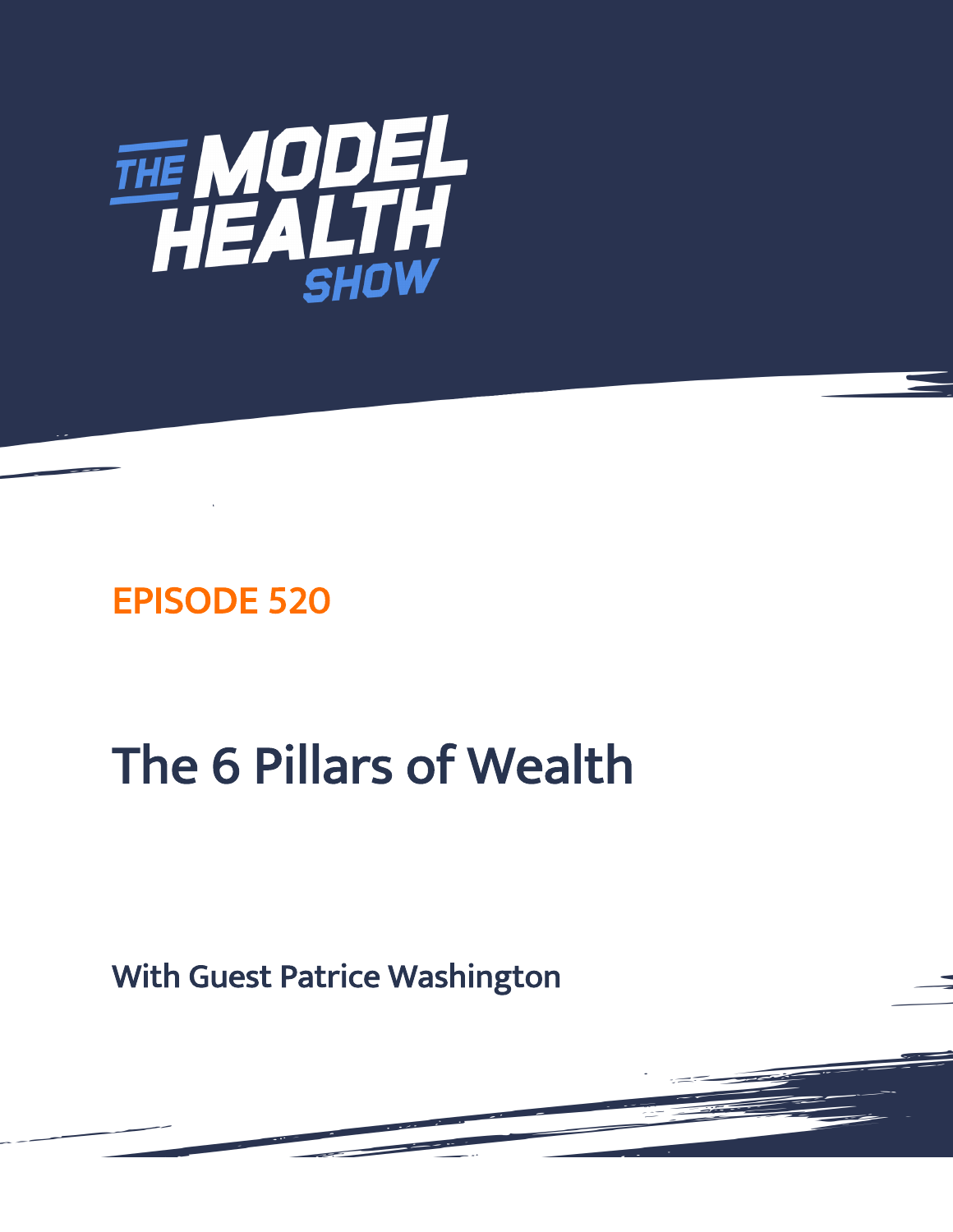# You are now listening to The Model Health Show with Shawn Stevenson. For more, visit themodelhealthshow.com.

**SHAWN STEVENSON:** Welcome to The Model Health Show. This is fitness and nutrition expert, Shawn Stevenson, and I'm so grateful for you tuning in with me today. You are so remarkable, humans are amazing, but I want you to know that you are remarkable. And right now, this is a time where we're receiving a lot of messages that say that you're other than, that put people into a victim mentality, that make us feel disempowered, that put us into fear when in reality we are more capable than we realize to create the life that we desire and deserve. And so, this is why I'm striving so passionately to bring forth some of the greatest teachers, some the most powerful voices to help you to remind you of how powerful you are. And not just that, not just the empowerment, but the real-world practical strategies. So, really, really excited about this episode, because this is another one for my adventures as an AT alien, down in Atlanta, so I'm bringing back these wonderful gifts for you. So, really, really excited about this.

And speaking of creating the life that you desire and deserve, I'm doing a special live meet-up in just a few days, you could tune in from anywhere, just a few days away. We're going to be talking about this time right now where, yes, we're faced with immense challenges, but there is also a massive opportunity for us to really redefine what success looks like, and really what we're going to be talking about today, redefining what success looks like and creating the life that we truly want and doing work that we truly love. So, make sure that you come and hang out with me, again, it's live, coming up here in just a few days. Go to themodelhealthshow.com/takecontrol, alright, themodelhealthshow.com/takecontrol, because this is the time for us to take control of our minds, take control of our health and take control of the empowerment and service that we're providing to the world and being able to share our gifts because the world needs it more than ever.

Now, when I'm on the road, when I'm traveling to speak at events and to record shows at these different locations, I'm making sure, of course, that I'm optimizing my nutrition. I want optimal brain and physical performance no matter where I'm at, no matter what the conditions. And so, this is why simple things like making sure that I'm getting all my micronutrient needs met is of the utmost importance. Now, there was a time when I was in my university setting, being taught by my professors, that folks if we're working with patients to make sure that everybody's getting a multivitamin, right? They're getting on a multivitamin, which are the vast majority of the time synthetic versions of these micronutrients coupled with binders and fillers and all these unnecessary things, which if you look at the data, most folks aren't really even extracting very many benefits from these conventional multivitamins. What you want to do is get real whole food concentrates, superfood concentrates with foods that have a clinically proven benefit.

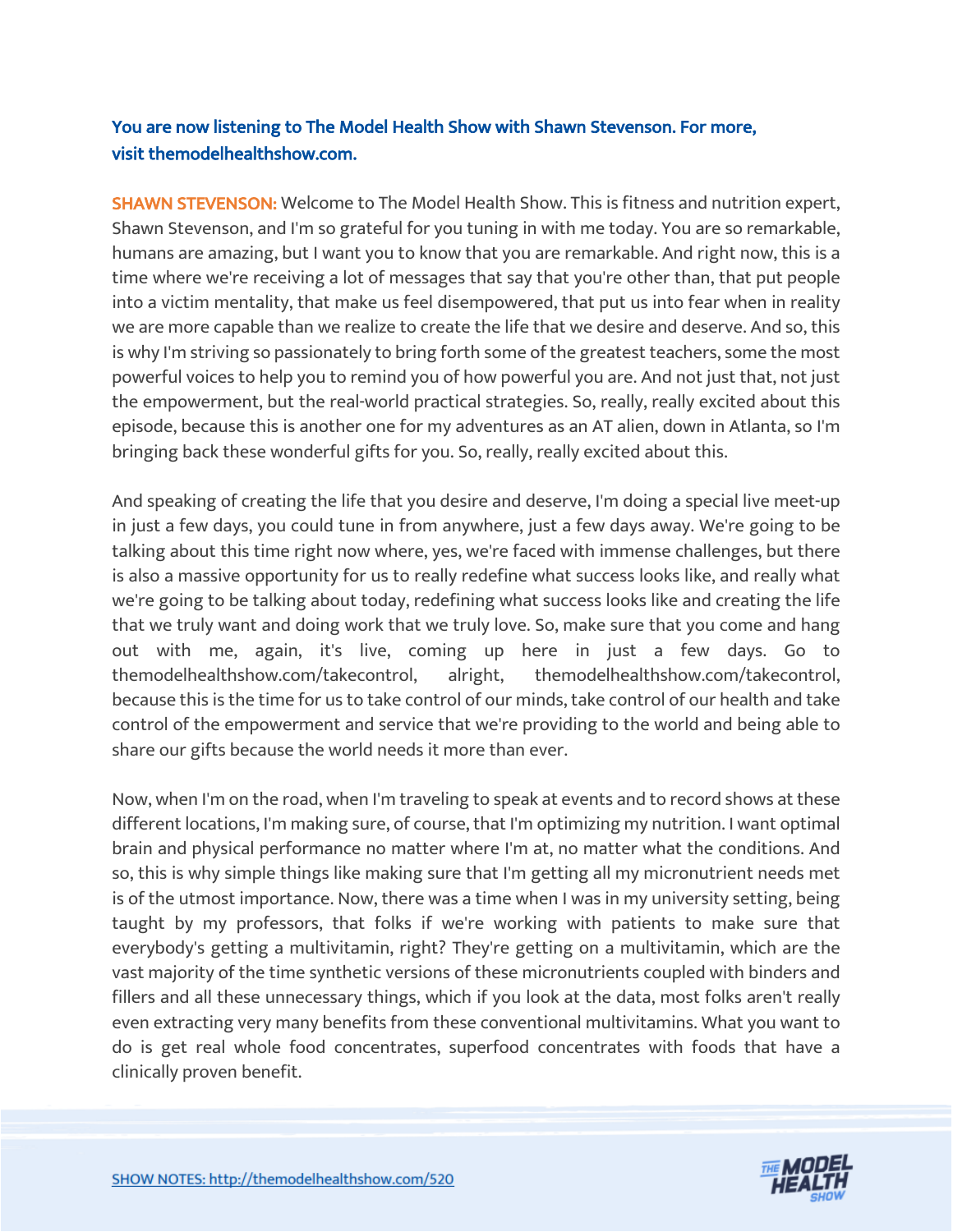So, superfoods like spirulina, that has a dense source of chlorophyll, magnesium, vitamin A, the list goes on and on, but rare nutrients like phycocyanin, that's proven to increase something called Stem Cell Genesis, which is the creation of new stem cells in the human body, which there are very few things ever discovered that are able to do that. Plus, this is the most proteindense superfood ever discovered. Most protein-dense food ever discovered, period. It's 71% protein by weight. Absolutely abundant in amino acids, which are the building blocks for every cell in our bodies. Super powerful stuff, coupled that with Chlorella, which is another incredibly dense source of magnesium, chlorophyll, Chlorella growth factor, its ability to help to modulate chelation, to help the body to eliminate heavy metals and toxicity, couple that with Ashwagandha, couple that with coconut water, and put this together in a formula with some other superfoods in a green juice concentrate that tastes amazing, and that's what you got with the green juice formula from Organifi.

Go to organifi.com/model. That's O-R-G-A-N-I-F-I.com/model. You get 20% off their amazing green juice formula. Alright, this is kid-tested, Mom and Dad approved. This is a great way to actually flood ourselves with superfood Nutrition, organic, cold temperature processed without any nefarious binders or fillers, plus it's easy to travel with their incredible green juice go-packs, they also have go-packs for their red juice formula. Something I'll always bring with me when I'm on the road traveling, go to organifi.com/model for 20% off, and now let's get to the Apple Podcast review of the week.

ITUNES REVIEW: Another five-star review titled "amazing podcast for the health-conscious" by Vegan Egan. "You don't come across people like Shawn too often in the health and fitness space. Very objective, knowledgeable, and practical. Thank you for all that you do."

**SHAWN STEVENSON: I** appreciate you so much for leaving me that review over on Apple Podcast. Listen, if you got to do so, hop over to Apple podcast and leave a review for the Model Health Show. It really means a lot. And on that note, let's get to our special guest, star of the day. Our guest today is Patrice Washington, and she's an award-winning author, speaker, coach, and media personality, and she teaches a multifaceted proven approach to redefining and creating wealth. She's been a featured expert on The Steve Harvey Show, Dr. Oz, Cosmopolitan, Essence, Success Magazine, and many other media outlets. And now she's here on the Model Health Show to share her wisdom, let's jump into this conversation with the amazing Patrice Washington. Alright, Patrice Washington, welcome to The Model Health Show.

PATRICE WASHINGTON: Oh, thanks for having me.

SHAWN STEVENSON: It's my pleasure, it's my pleasure. We've had some adventures already before we even got started. My wife actually just left the studio, you guys literally were dressed the same, which is kind of eerie, you know?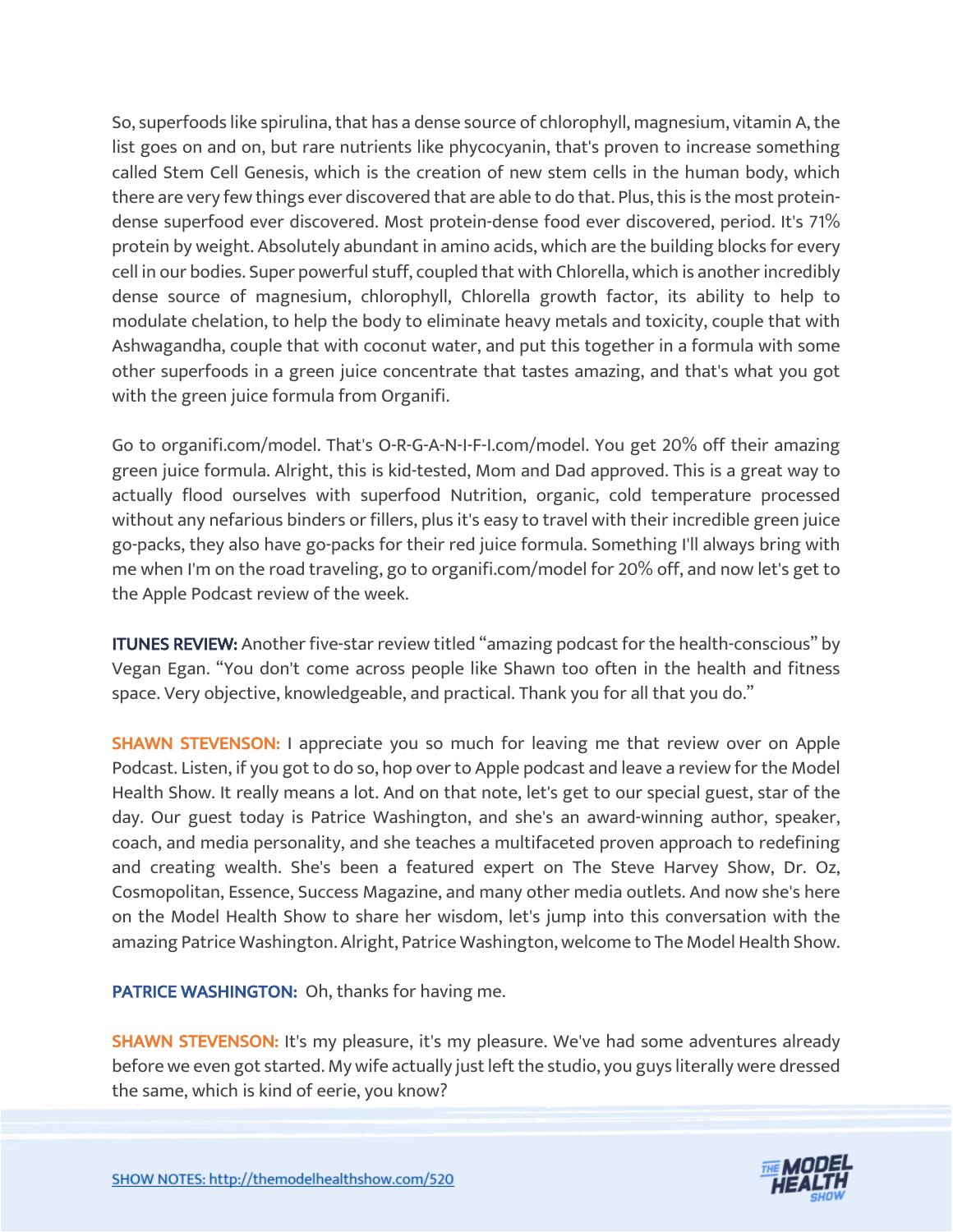#### PATRICE WASHINGTON: It was a little spooky.

SHAWN STEVENSON: Yeah, I mean...

**PATRICE WASHINGTON:** We look like a group though, that's appropriate for where we are, a little singing group. Although I can't sing, it's not my ministry, but I can look like.

**SHAWN STEVENSON:** There's a booth right there If you guys want to lay out some vocals. Hey listen, I don't know if you remember from American Idol, I think it was William Hung, but it was this guy who, you know, he got rejected from the show, of course, then he went on to have this best-selling song and it was honestly terrible.

PATRICE WASHINGTON: Right.

SHAWN STEVENSON: But there was beauty within the terrible, you know what I mean? So, there's a booth right there. Actually, I didn't tell you this, that's a surprise with The Model Health Show today, after we're done, you're laying down some vocals.

PATRICE WASHINGTON: I think that I should stick to what I'm presently doing.

SHAWN STEVENSON: Yeah. I think too.

**PATRICE WASHINGTON: I think that'd be the best use of my time.** 

SHAWN STEVENSON: Yeah. But the options on the table. So right now, obviously, it's a big-time of challenge, it's a big-time of change for a lot of people, but I also believe it's a great time of opportunity, and you've been teaching people about redefining wealth, so, what does that mean?

PATRICE WASHINGTON: For me, redefining wealth is not succumbing to what culture says wealth is. So, for many of us, we've grown up with this idea that wealth is just chasing money and material possessions, right? We were taught growing up, oh, you go to school, you get a good, good grades, so you can go to college and get a good job and live this American dream and have the house and the two cars, right? And so, people have been for years just trying to go for bigger and better and bolder, but we don't really lean into what the true definition of wealth is, right? That's the very surface-level definition, money, and material possessions. But for me, when I went through my season of pivoting and changing and going from this sevenfigure business I started out of college to literally scraping up change in the middle of the recession, losing everything, home foreclosed, cars repossessed, applying for welfare. When I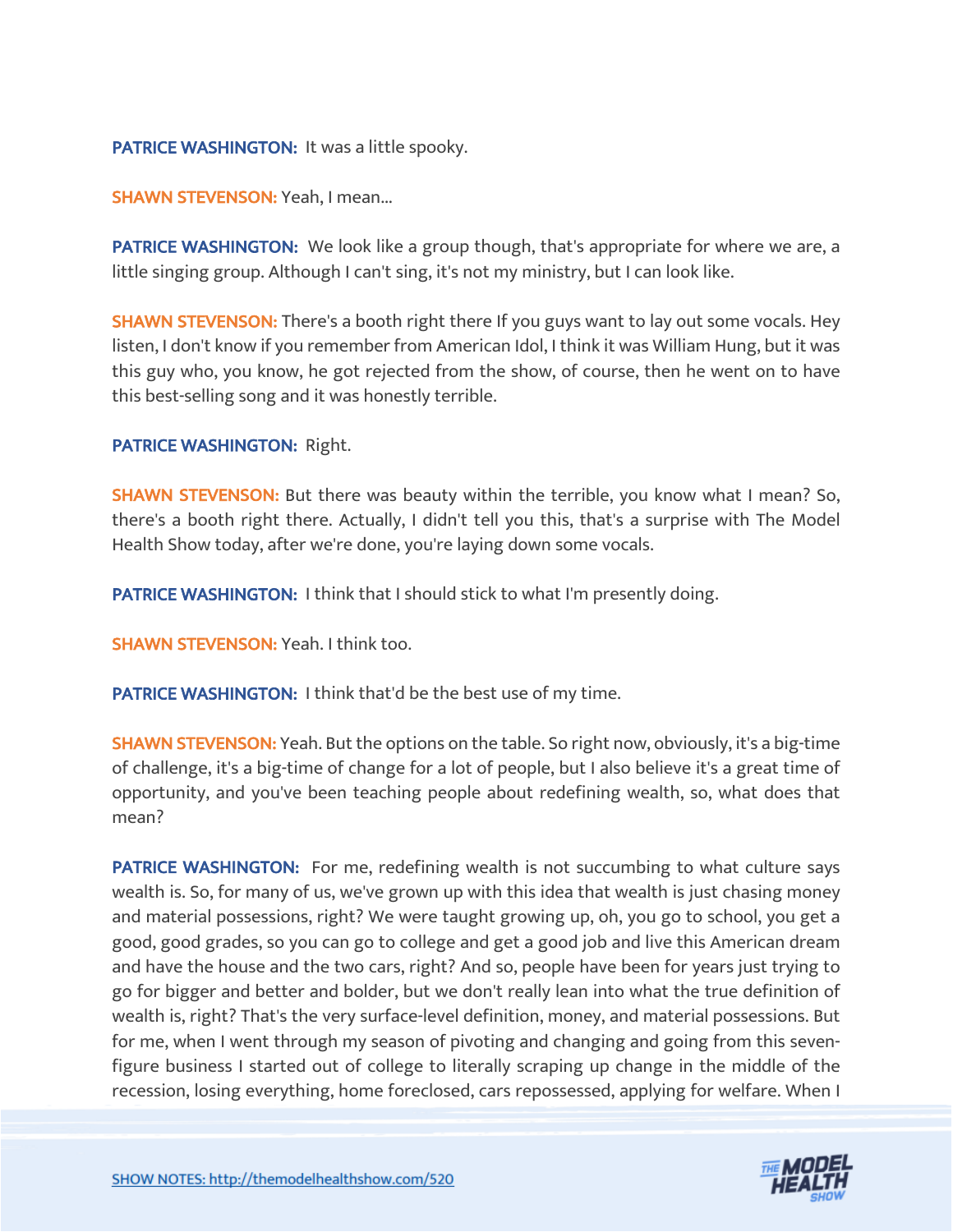was at my lowest point, money and material possessions was not the thing that I was most focused on, it was becoming well again.

Because when you have money challenges, it's not just the money, it's never just the money, there are so many other things, and so, I have what I call my bathroom floor moment. I don't know if you've ever had a good ugly cry, Shawn. I don't know, men, don't always talk about it, but a good... Oh my gosh, what is happening? This is not what I thought it would be. I've been a good person, I did all the things, I tried to live my life in integrity, and still, here I am chasing the power man, trying to ask him to put the lights back on or my baby's milk is going to spoil, that's where I was. And this is actually March 2009. I got in the mirror, and I was like, God, why me? Why me? I shouldn't be here; I did all the things they said to do. I should be straight, I should have money in the bank and be good, I shouldn't be coming home to eviction notices in this teeny-tiny apartment in the hood. This is not what I bargained for. And God why me turned into a little sniffle and then it turned into just plain old crying, weeping, and then it turned into that that ugly cry, you know?

#### SHAWN STEVENSON: Yeah.

PATRICE WASHINGTON: That ugly cry where you can't even recognize yourself anymore, and then it turned into me being on my knees with my forehead on the linoleum in fetal position, just straight out bawling. And that's when I heard what I call the Holy Spirit, but like a still small voice that was like, Get your Bible. And I ended up grabbing my Bible, and what I found was this Scripture, it was Proverbs 17:16, and it said, what good is money in the hands of a fool if they have no desire to seek wisdom? What good is money in the hands of a fool if they had no desire to seek wisdom? And that was the first time that it hit me, right? I've been really good at chasing the way I was taught to chase.

# **SHAWN STEVENSON:** Checking all the boxes.

PATRICE WASHINGTON: I've been really good at getting the certification. I was a real estate and mortgage broker at 21, that's when I passed the exam, I got introduced to real estate at 19. I had a seven-figure business by 25. So, I had gotten really good at like, oh, I'm smart, but I confused knowledge with wisdom, and knowledge is information, gathering information, which a lot of us are good at. We listen to podcasts, we got books, we got a Google, so we're good at that, but we don't necessarily have wisdom, which is the application. So here I am after all these things, bathroom floor, bawling and snorting and crying saying, God, why me? And that was the first time he hit me. I've been really at pursuing wealth, money from this perspective, but there's got to be more. So, I dug a little deeper, and it was actually the next day, I dug a little deeper and I was like, Well, what's wealth really? And I saw money and material possessions first, and then I kept going, but would it like... Go deeper, go deeper.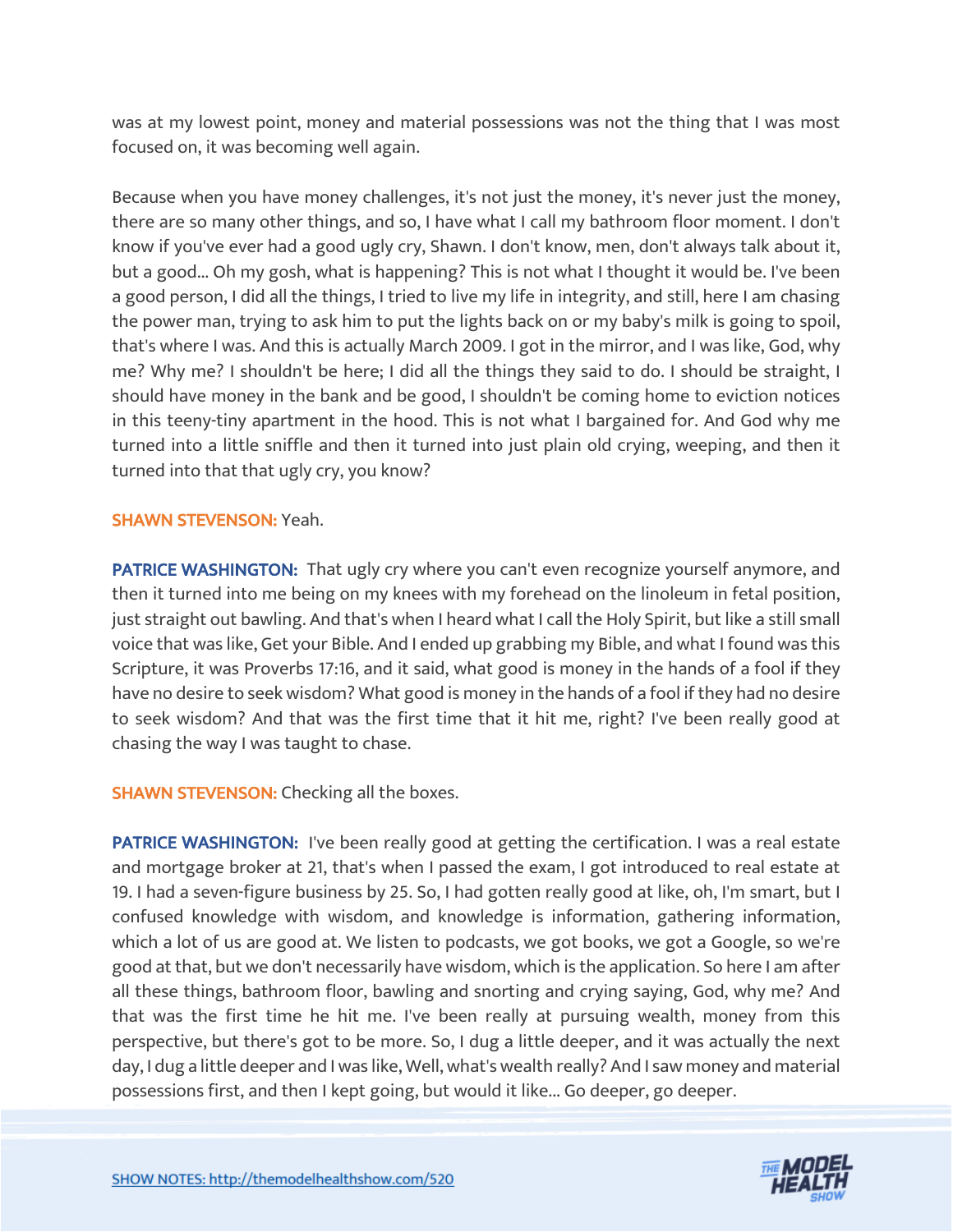When you dig really deep, you'll finally get to the fact that the 12th-century definition of wealth was the condition of well-being. It's never money, to begin with, it was never all the things that we associate with wealth, and that started my journey. That was March 9th, 2009. And that started the journey for me wanting to get out here and just try to teach people that this journey can't just be about chasing money, because a lot of people, including myself have money, but we had no peace, I didn't have joy, I had no fulfillment. My relationships were in a shamble, there were a lot of other things that were wrong with my life, but it looked good, 'cause I was chasing money. No, that can't be it.

**SHAWN STEVENSON:** It is in the word wealth, well, well, it's in the word, and it's so powerful. And because of that experience, this is something that's a recurring theme with some of the most remarkable people that a lot of us aspire towards and want to learn from, is that these things happen, this moment happens where life was going in one direction, and then the entire thing gets turned upside down or something unexpected happens, and so, I'm so grateful to have you here right now and everything really aligned itself. My wife has been actually telling me about you for some time like, you have no idea. You have no idea.

PATRICE WASHINGTON: Well, I have to tell you...

**SHAWN STEVENSON: Plus, you guys are dressed the same.** 

PATRICE WASHINGTON: But you don't know, in 2019, I actually discovered Sleep Smarter, and because the first pillar at Redefining Wealth is the fit pillar, I actually had hundreds of people read that book with me in Patrice's Pod club in a Facebook group, had no idea that my friend on Instagram was even your wife. I never made the connection. She just made the connection for me recently. So I do think it's just divine that things align when they should.

SHAWN STEVENSON: Yeah, that's powerful. That's powerful. And speaking of powerful, again, a lot of people's lives, they're experiencing that moment right now where an unexpected thing is happening, and I love the fact... And I was just sharing this with her as I was going through your book, I mean, truly, like, everything is so pun intended on the money, like, it's literally on the money, because you're breaking down what wealth really is. And so, I want to go through some of this, and you have the six pillars of wealth, right? And the first one, just right out the gate, I was like, ah, I love her, where the first pillar is fit.

# PATRICE WASHINGTON: Yeah.

SHAWN STEVENSON: Why is that?

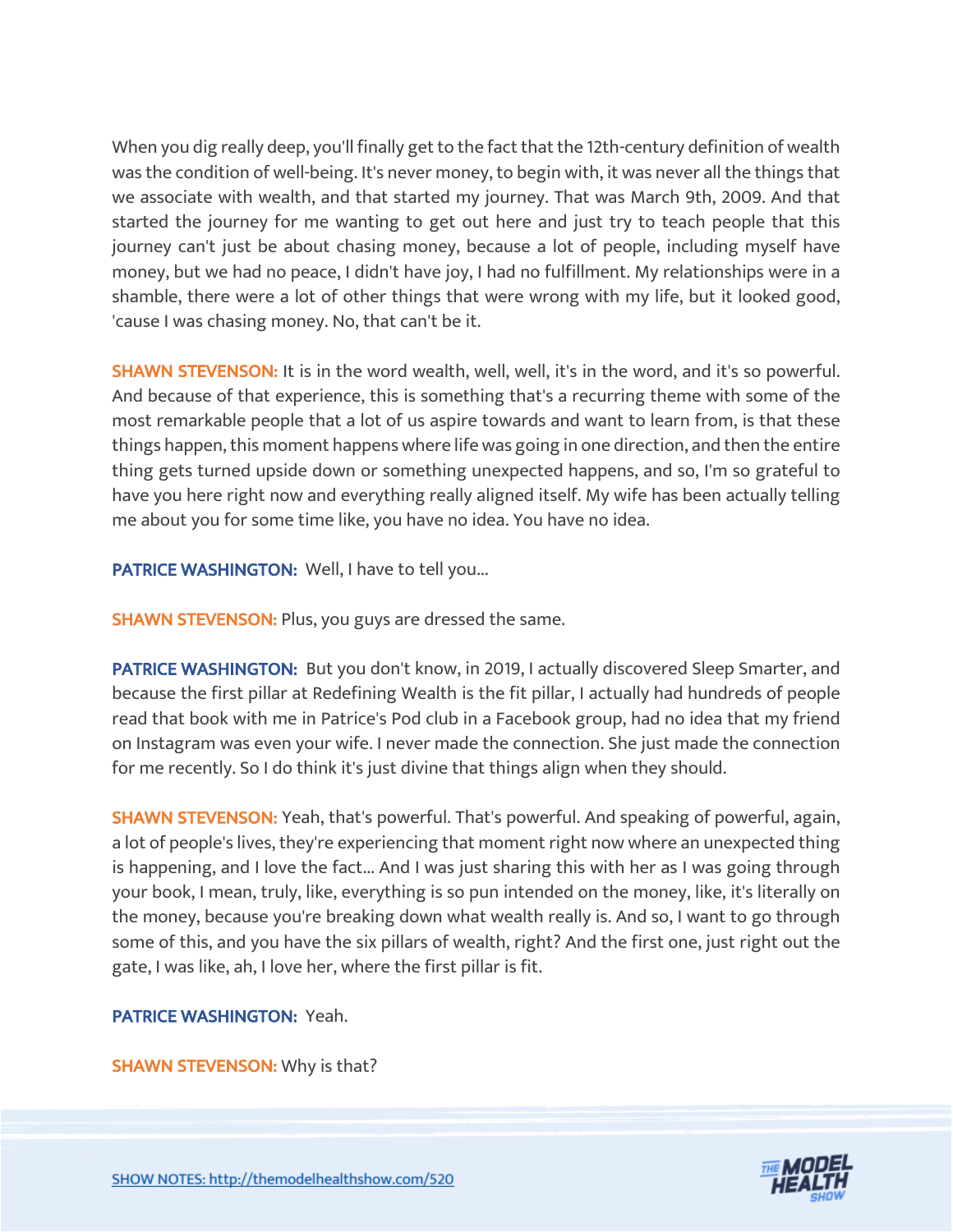PATRICE WASHINGTON: Becoming your best self, that's what fit is about. Again, we live in a culture that has us so consumed with this idea of chasing money, so we team no sleep, we're hustle and grind, Who's up at 3:00 AM? I don't... You know? I haven't slept in days. We wear exhaustion like a badge of honor, like that proves that you're really about your business or you're really doing something. And I had my wake-up call when I was actually on a book tour years ago, and I was praying all the time, Shawn, Lord, enlarge my territory. Enlarge my territory. I'm going to go all over the world, right? The truth is, I could barely breathe in my townhome at the time. I couldn't really breathe, walking up and down the stairs, I was getting short of breath, but I ignored it. I played it to the left like it was no big deal, because hey, I'm out here moving in purpose and I'm doing my thing and I'm blessing the people, and I got to go. And then I got food poisoning and ended up in the emergency room, and when the guy came in, when the doctor came in after they got me the fluids and all this stuff, he's like, you know, you have more problems than just food poisoning. And I felt some kind of way. I was like, Sir, that is unkind to say to a woman of a certain age, right? He's like, you know, your hemoglobin levels are really low, a woman of child-bearing age should have them like, 12 and up, you're in the 4s, that means you don't have enough blood to even really be...

SHAWN STEVENSON: Right. You could die if you get cut.

PATRICE WASHINGTON: You could die if you got in a car accident right now, that's what he told me. He said if you were any older, you would be getting a blood transfusion now, but I'm going to trust you to leave here and make an appointment with the hematologist, which I did. He said, But have you been paying attention to the symptoms? What symptoms? Are you exhausted all the time? Oh yeah, 'cause I'm on my hustle and grind. Of course, I am, like that's what we do, right? I've been everywhere. Of course, I'm exhausted. That's normal. He started going down the list. Shortness of breath. Oh, that's what that was? He's like, you are running on fumes. You cannot live like this. You're only in your early 30s, you should not be like this. And it was a wake-up call, right? Because if my daughter or my husband had any of those symptoms, I would be calling everybody, I would at least be on WebMD, you know? I'm going to be trying to figure out what's going on. But because it was me, I did what a lot of women do, I just kept brushing it off, it's good, I'm fine, oh, I need to work out a little harder.

Oh, I'll be good. As long as I fit in my dress, I'm fine. Because, you know, I thought, oh, you're a certain way, that the number on the scale meant something. No, the number on the scale looked okay, but I was completely unhealthy, right? And what good is it for you to have a vision and not protect the vessel? We all get one vessel in order to execute the vision that we have for our lives, and most of us are working towards prescriptions we can't pronounce. That's what we're really working for. You think you're working for the house, the car, no, you're working for prescriptions you won't even be able to pronounce. Is that what the goal is? So, there is no wealth without health, and we hear that, but we don't act like it. We don't take care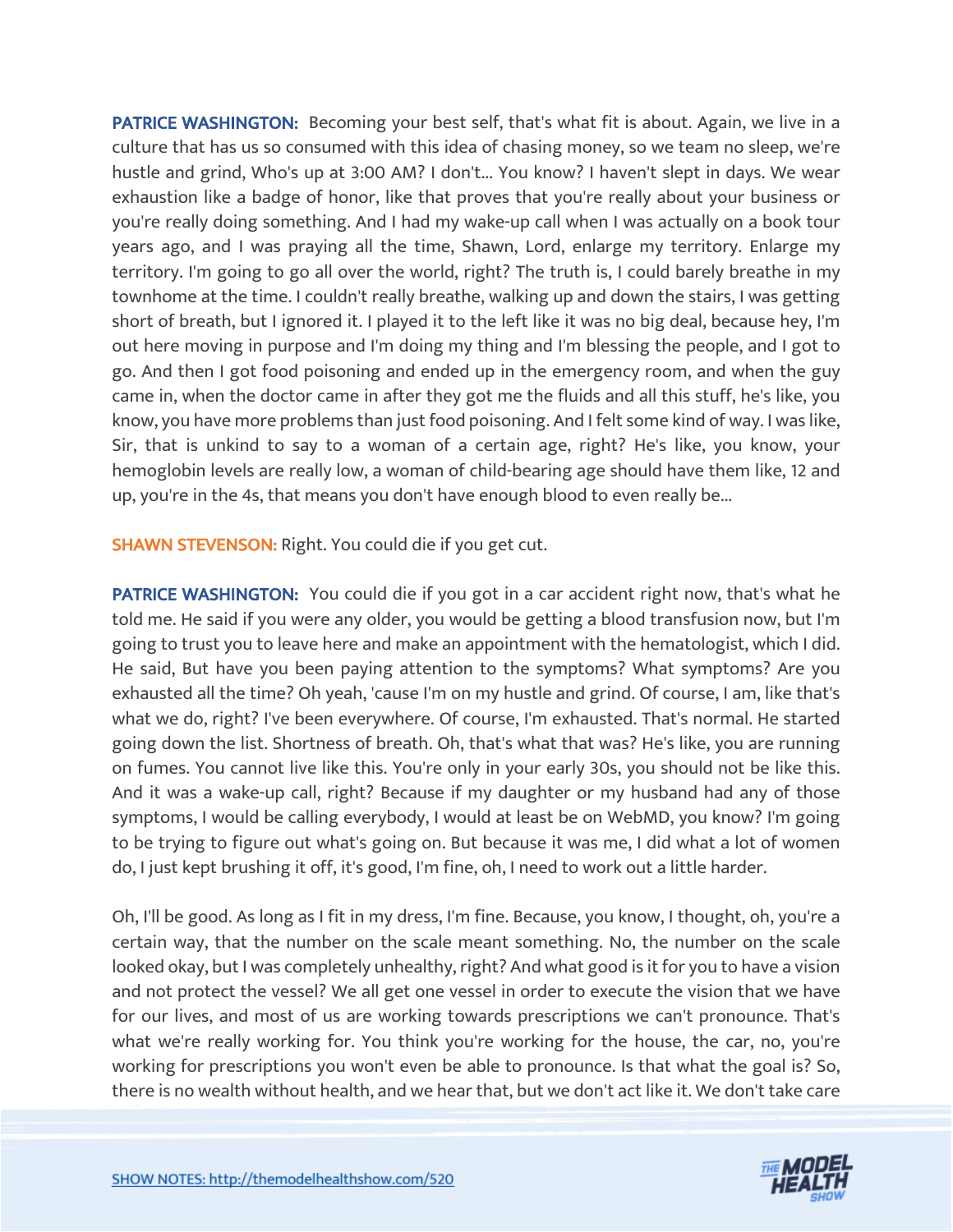of ourselves; we don't honor and respect our temple. We do none of that. We are some, ah I really drink water. What? You're 40. What do you mean, right?

SHAWN STEVENSON: You're not a child.

PATRICE WASHINGTON: Right? You know...

**SHAWN STEVENSON:** It's a badge of honor.

PATRICE WASHINGTON: I believe it's the first step, not just physically, but also mentally, that's another big thing we talk about in Redefining Wealth because I think that life is life. It's not a matter of if it's when something's going to come like things don't always pan out the way that we want. And a lot of us don't realize that we're cutting ourselves short, mostly because of childhood trauma that's going unchecked. And a young lady said this, Monique coming on my podcast, she said, your business is only going to grow to the extent you're willing to heal. And a lot of us are trying to force and manipulate our way to success, but the truth is, you're not even ready to receive it. You don't have the mental capacity to actually receive and sustain what you're praying for, right? Or what you really desire. And in my story, I don't know if you've read this part yet Shawn, but I grew up as the ugly duckling, like, feeling really insecure about my looks, always being teased. Oh, you're too black, your lips are too big, your cheeks are too this, your eyes are weird. Too tall, too skinny. Always something.

And not just being teased by people at school. This was by also people in my family. This was going on in my household, right? So, I grew up slouching, tucking my lips in, squinting, like, not really wanting to be seen, so all of my worth and validation came from being smart. So, I became addicted to achievement. Like, I may not be cute, but I'm going to win the Spelling Bee, be clear, right? I may not be the pretty one, but I'm going to be the class president. So, I grew up that way. I didn't even realize until I was in my early 20s and I started therapy, like how detrimental that was, how much that kept me from showing up in certain spaces to the capacity that I was actually able, right? And I say that because for someone who couldn't look in the mirror without cringing until they were 25 years old, could not look in the mirror straight on without cringing and wishing I look like someone else until I was 25 years old, I was that person longer than I've been this person, right? And I say that because when I look at my life today and I look at my face on all these books, and I look at all the national television and all the stages and thousands of people served, how could I be this person if I did not get support with that childhood trauma? How could I be this person?

So, we might have the experience, the education, like the desire to do these great things, but at the end of the day, if we're dealing with some unresolved issues and some limiting beliefs, it's always going to stop us from going as far as we really can go. And I'm so grateful that at 22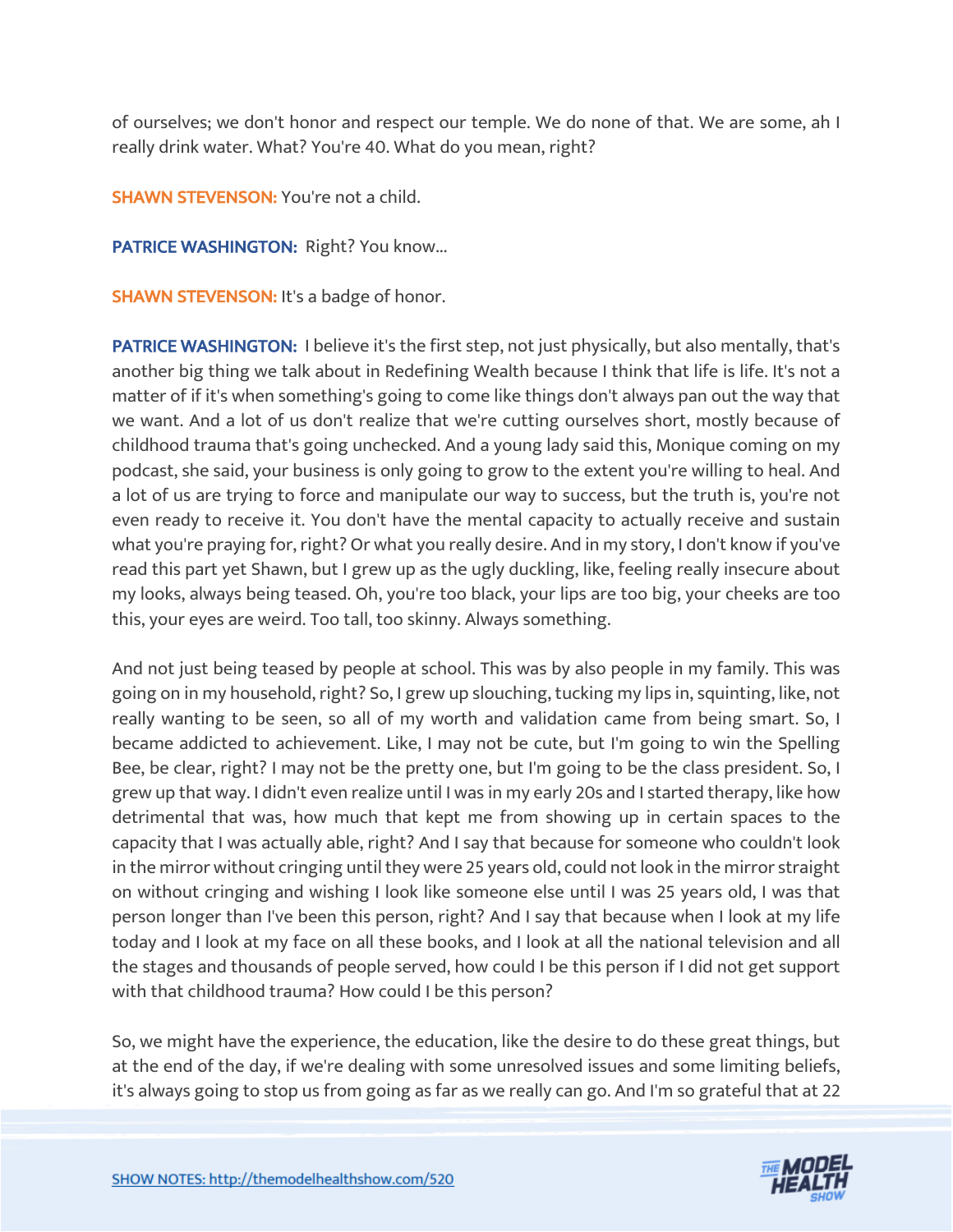I started therapy because there's no way I could sit see here at 40 and do the work that I do now.

SHAWN STEVENSON: Yeah, you probably... Prior to it, you didn't make that connection. And it was so many of us, we are running on autopilot these programs that we pick up from our childhood and we have no idea. Basically, we're 30-year-olds operating with the six-year-old program, the program of a kindergartener that you picked up. And so being able to traverse that landscape and actually, a beautiful part is with somebody's beautiful as yourself, turning that into a gift in a sense, and that's the price there. So, thank you for sharing that. It's so funny, this is the quote that I wrote down from your book, it says, "If you neglect your mental and emotional well-being now, you'll make the journey much harder than it has to be." And this is something that I've been talking about for a long time. Part of the reason I do this work is that in a poor state of health, we can absolutely achieve amazing things, we can absolutely be compassion and understanding in a time of much conflict in our world, you could, if you're not in a good state of health, be patient with somebody. It's just harder.

# PATRICE WASHINGTON: Absolutely.

SHAWN STEVENSON: It makes everything infinitely more difficult when we don't feel well, and as a matter of fact, when you get to a certain level of not feeling well, nothing else matters. And so this is a big reason why I do this work, and even in my latest book, in Eat Smarter, there's an entire section dedicated to getting ourselves more physically healthy so we can be better humans and solve some of these issues. And so, I love that so much, and when I saw that aspect of your book and another piece was understanding that you might be asking for, praying for this certain gift or this certain life to take place, but are you ready? Do you have the energy to do the thing that you say you want to do, do you have the wattage available, the power to hold that kind of force?

PATRICE WASHINGTON: 'Cause I don't think we realize what it actually takes, right? People see your success, but they don't understand the magnitude of the sacrifice in a lot of ways that it takes to really live that out, so an example, for me, I just spoke at an event recently, right? I'm like the last speaker standing, talking to everyone, taking pictures with everyone, hugging everyone. Purpose requires me to be physically well. If you're going to show up for people and pour into them to that magnitude and stand there and allow them to give back to you because people come up to you with all the stories. I mean, and there it is a lot of stories. By the time you've hugged and talk to hundreds of people, you've received so much. If I wasn't mentally or physically well, I wouldn't be equipped to serve at the level that I've been called to serve. I've never been one of those speakers that want to hide out from the people after or I want to just sit there and sign books and not talk to people. No, I like to connect. That's a part of how I'm called to serve. So that means that I need to take care of my body.

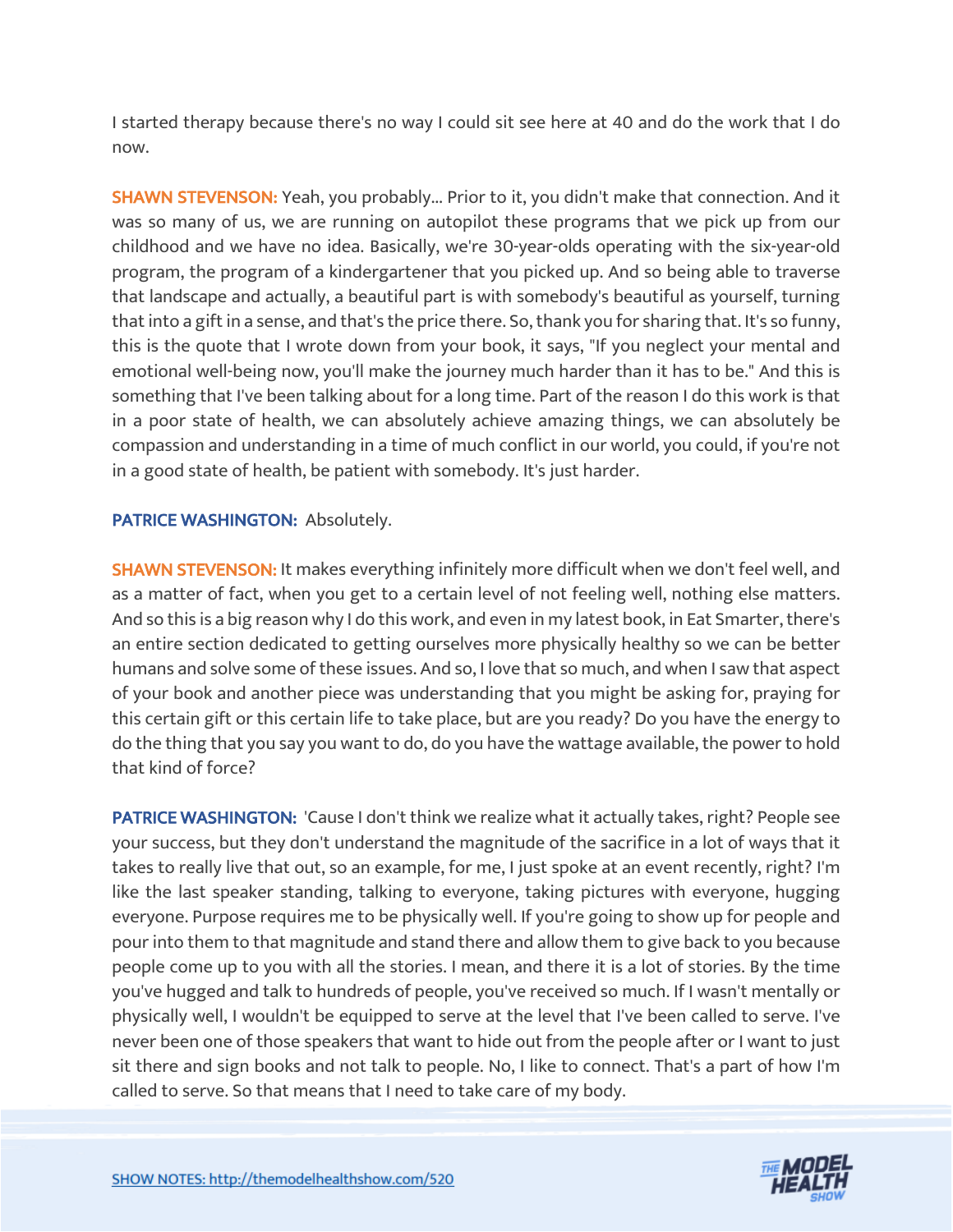That means I have to rest; it means I have to be physically well in order to show up and be that person. You can't want to have all this attention and then you don't want to talk to people or you like, "No, no. What do you want?" Right? It doesn't go together, but that's a part of making sure that you're physically and mentally well so that you can actually operate at the level that you feel like you should.

SHAWN STEVENSON: So good, so good. So, I want to ask you about a couple of these pieces, being that you have to be physically prepared to execute on the opportunities you say you want. Let's talk about this term, you talk get off well-being welfare. What does that mean?

PATRICE WASHINGTON: Yeah. Well-being welfare. Mikki Taylor from Essence magazine taught me about that. And well-being welfare is this idea that you only take care of yourself when somebody else makes it available to you. So, for example, I know people where they'll only get a massage if someone gives them a massage certificate. No, ma'am, you are uptight, stressed, pressed, stressing your family out, you need this. This is not a matter of it being a luxury, this is something that would allow you to really care for self, and people see it as like, "I can't waste money on that." It's not a waste of money. Are you a waste of money? Is your well-being a waste of money, is your self-care a waste of money? Why is everything else more worthy than that? Why can you find the money to get your kid another pair of shoes, but you can't find the money to do something that will help you become well or stay well? So, you see people forgoing a gym membership, 'cause gym memberships are stupid, how? Even if you only show up every other day, it can't be worse than you doing nothing at all, but that's an investment in you, right?

So, Mikki Taylor says, a lot of women operate from well-being welfare, we are waiting for someone to give us a pass for our birthday, for Mother's Day, or for some other event, and now we'll do something to take care of ourselves. No, my well-being is first, I'm taking care of myself every month, if not every week, if possible, because the only way that I can show up and operate in purpose, the way that I desire, is to be well. So why is that not first on the list? I've been on welfare, I'm not going to be on well-being welfare too.

SHAWN STEVENSON: Me too. Yes. Yes, I get it. Listen, I really want everybody listening to really imbibe this message. I think it's one of the most important tenets for success in life but also just fulfillment or basic levels of connection with other humans. It seems a little counterintuitive that you have to take care of yourself first, and so often as you know, the tendency is more for women, the tendency is more for mothers to that thing, they'll put themselves on that wellness welfare, well-being welfare. Because I'll get to that when? And it gets put on the back burner. And I'll tell you that when hardly ever happens and also, we're getting to a position where even though we want to show up for our loved ones and to do all the things, I don't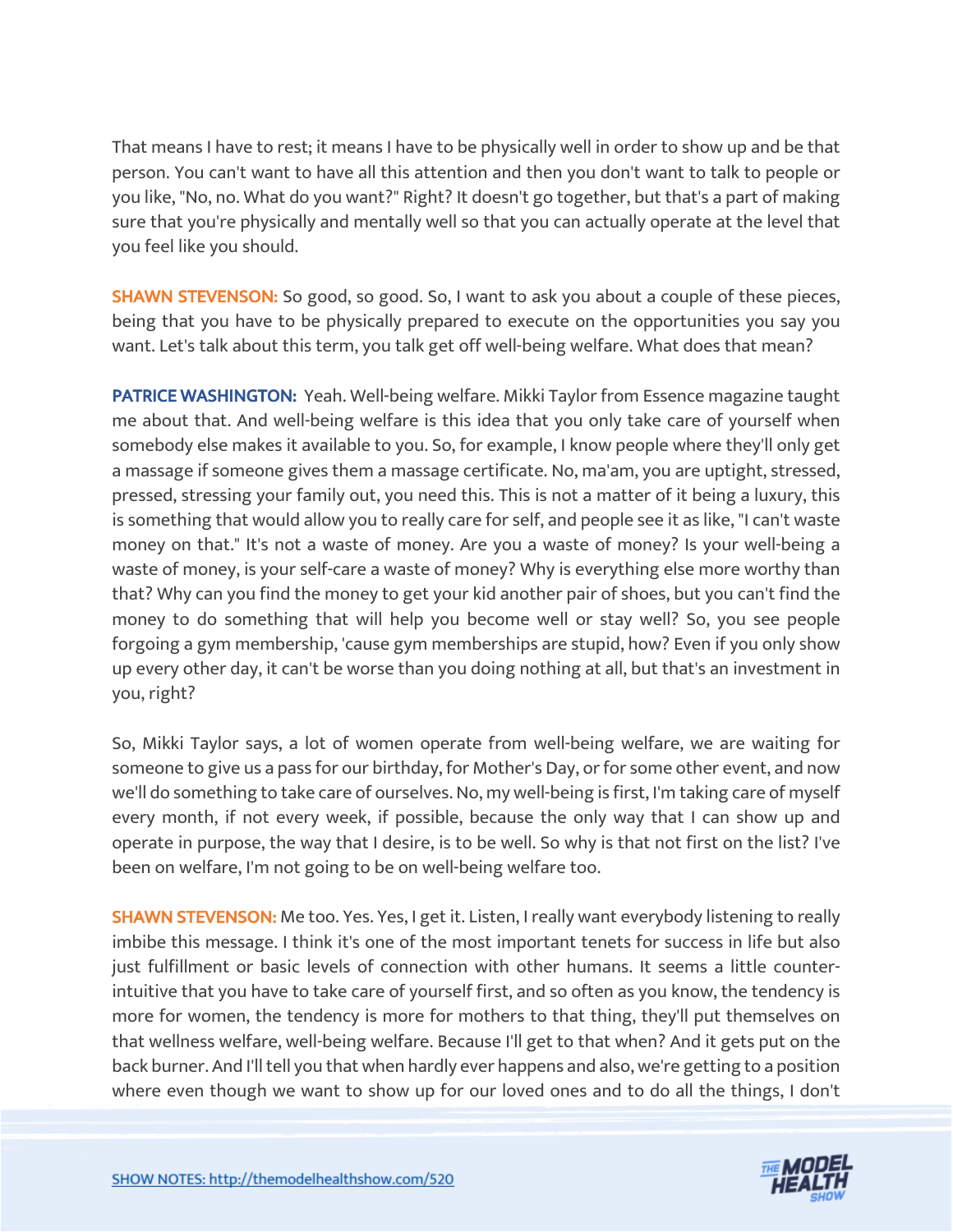think we realize that our family doesn't just want... Your daughter doesn't just want you, she wants the best of you possible that can show up and you can provide that, and it's a term. It's like, "Well, that's selfish." Once your child is born, it's them first, and now I'm not saying... Calm down, I'm not saying that our children don't become that top priority but to be the best us as possible and to be able to do all the things necessary, especially in the world today, for our children, we've got to take care of ourselves.

PATRICE WASHINGTON: Let me tell you what I've learned as a mother to a girl, in particular, that she's watching and whatever I model for her will be her experience. What I love about my daughter, who's 14 now, but since she's been about nine or 10, sister girl don't play with taking a long bath on a Friday night, she will be, "Mom, where's the candle?" She has her own candles, she will do a facial by herself, she will take care of herself. Where did she get that from? Because Mom will be like, "Hey, I'm going to go get a facial, or I'm taking a bath." So, the best thing that I could do for her is model it, it's not tell her, it's not speak to her from the perspective of, "Here's what I wish I was doing." If you wanted to be different for the next generation, you have to model the difference, right? I come from a background, my mom raised me, my single mother raised me, my single grandmother, and they were very hard workers, and I watched them turn nothing into something all the time, right? But I realized after I got married and when my daughter was probably really kindergarten, that I was running my life and my body as if I was a single mother. I didn't even know how to ask for help.

I didn't even know how to get support, I didn't know how to take time for myself, right? My mom lived 45, worked. Excuse me, 45 minutes away from where we lived. I worked in the basement, I had a home office, and I ran myself ragged in the same way. Where my mother maybe didn't have the luxury of doing certain things, I did, and I had the access. Not that we had a lot of money at that time, we didn't, but I had the access, I was more aware of what was possible. There were so many opportunities to get that type of support, why are we still living like generations before us when we really don't have to? It's a choice. It's literally a switch, you can choose today that I'm going to pay for peace, I'm paying for anything that up levels my peace. When, you know, people used to try to make me feel bad that I had someone clean my house. Okay, the time spent on cleaning my house that I could put into writing this book, that I could put into recording this podcast, that I could put into speaking. This is unbalanced. This don't even make sense.

But society teaches us to put ourselves on welfare because we shame people and not just society, women shame women. "Well, big mama always cleaned the house." Big mama had to. Big mama had to. She didn't have these apps where somebody will show up with their cleaning stuff and get it done in three or four hours. They did what they had to do, that's not your story. So why are you taking on that story, why are you living in that story, why are you stressing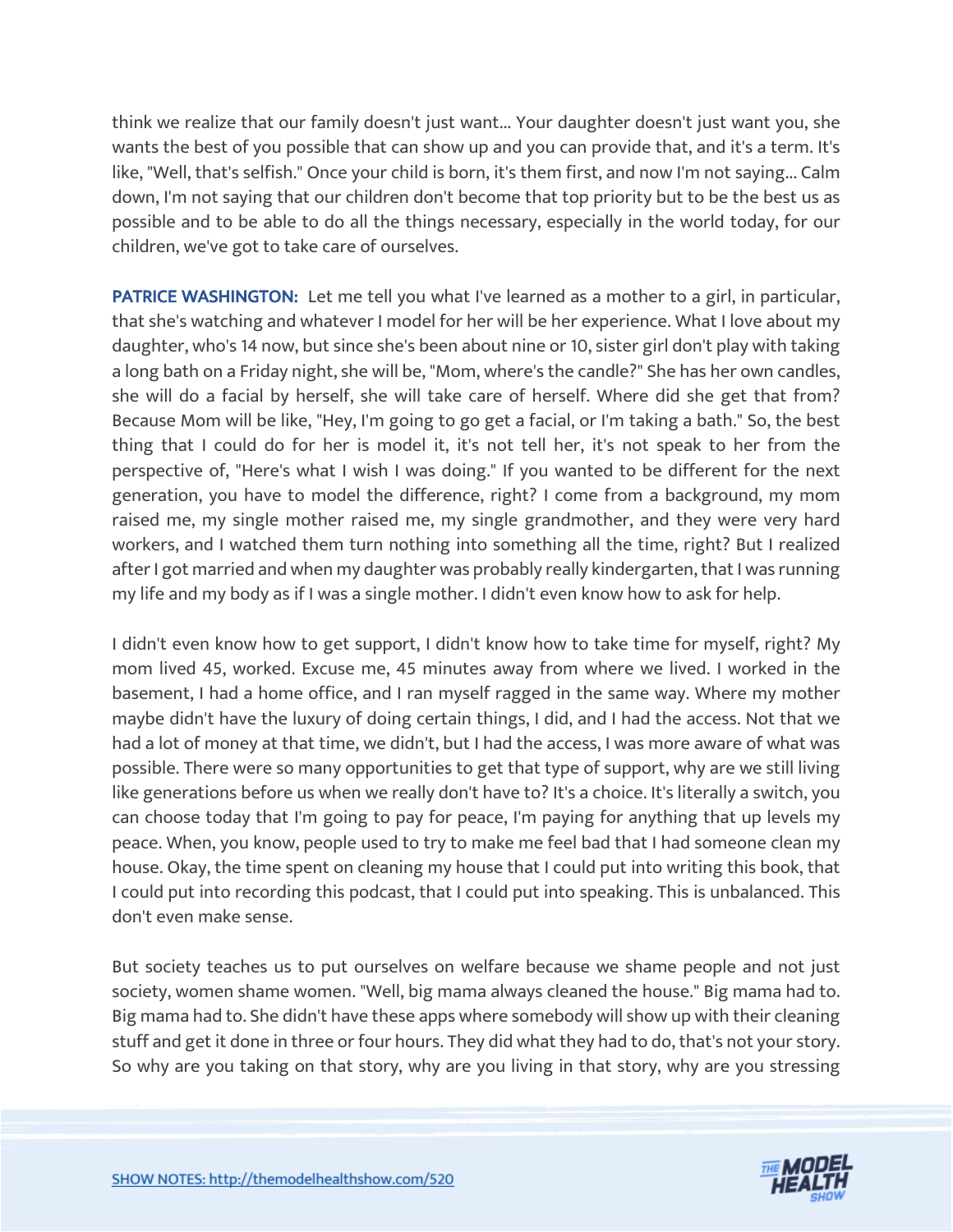yourself out, and why are you stressing out potentially the next generation? Because that's a cycle that will keep going if we don't choose to break it.

SHAWN STEVENSON: Yeah. And it starts with that mindset, obviously. And we'll talk more about that for sure. I want to hit maybe one or two of these principles with fit, and one of them, we could just kind of allude lose to this because I very rarely know the joys of this one, which is to take a shower or bath, just because, not because you are about to go somewhere and you're on a clock. I'm bringing this up because it was last night, we just flew in, they got all this stuff going on. I was like, "You know what? I'm going to take a shower." And this is like this one of those overhead showers where it's kind of like a music video, you know? I mean, I can put my hand on the wall if I want to or whatever. But anyway, it's just like I didn't feel any pressure, I just felt like, "You know, I'm just there." And so, it's very nice and just getting out and talking to my wife about it, she's like, "Yeah, of course, I know." 'Cause, she's already kind of tapped into that. So, doing that little bit of self-care, like you said, that time to have a bath, whatever the case might be, the little extra things, but let's talk about one of the basics, which in the book you talk about go the heck to sleep.

PATRICE WASHINGTON: I talk about you, don't I?

SHAWN STEVENSON: Yeah, yeah. Yeah, I'm in there. Yeah, that's so awesome.

PATRICE WASHINGTON: Yeah. Go the heck, just go to sleep. You know when you talk about Taylor, he is just trying to fight sleep, you see little kids and there's like dozen, but they don't want to miss anything?

SHAWN STEVENSON: He's like, "I'm up. Am I sleeping?"

PATRICE WASHINGTON: Right. "No, I'm up. What's going on? What's going on? They got to stay alert. We do that, like we have the luxury now, for example, of being able to turn our TV on a stream whatever we want, when we want to. You remember back in the day, you had to be home at 8 PM on Friday. If you were going to catch TGF, thank God it's Friday shows or you needed to be somewhere, there was no DVR, there was no recording, there was no streaming when you wanted to. We have the most access to anything in the world at our fingertips when we want it, and yet we will stay up binging something, right? Like stay up all night and be dead tired in the morning and feel what? You could have got season too on Saturday, right? You could have come back and space that thing out. What are we doing? We are so hyperconnected to everything, to social media, to the apps, we are slaves to algorithms. Like, "Oh, I must engage, I must post, I must do this, I must do that" Not so. Not so.

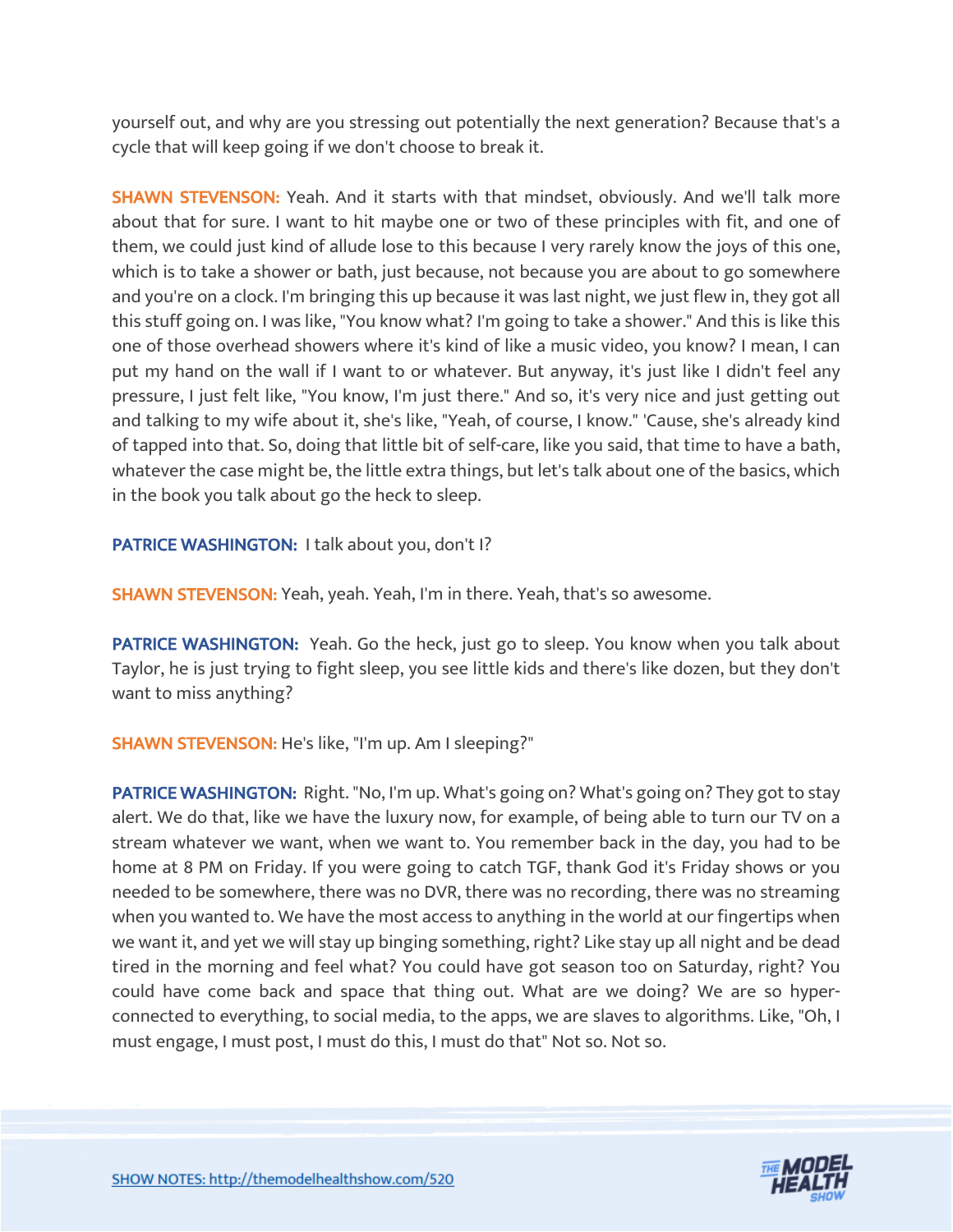I'm going to have to be impactful with the time that I choose to dedicate to it, but I'm not going to be on it all night, and I'm not going to respond to people all day, and I'm going to go to sleep when I need to go to sleep, and I don't know if it's that I'm 40 now, Shawn, but listen, I'll be like, "It's 10. It's 10, I'm good, I need a solid seven to eight." But I will also do this thing, get up when you wake up. So, if I go to sleep early and I wake up before, I'm up. I start my day, I'm not trying to force myself to stay asleep either, I think it's just about letting your body get the rest that it needs. And when your body says, "We are good." I'm good.

SHAWN STEVENSON: Yeah, that's powerful. I love that so much. So, the number one pillar here, and these aren't any particular order, but Pillar One is Fit, and then the next pillar that you talk about, and this is another really strong that I can't... I've been talking about this for years, it might be, for me, one of the most important, if not be most important, is people, because you just met my wife, she is the biggest influence on everything in my life, everything. And from a tangible, real-world, she could intercept my past, I'm trying to throw a touchdown of joy and she can come in and intercept it. Just like, "No, not today, bro. Not in my house." And this is the beauty that... And I don't know if I've talked about this before, but it's so interesting, there's this movement of detachment. It's kind of like to reach enlightenment, to not be attached to things, and I think that that's one level where something doesn't have ownership of you, but I believe that it's another level when you can consciously choose to attach yourself to something, and so that's really what I feel about her like I'm aware that I could pull this dependency that I have and I have.

I've worked on that, but I found so much more joy as being a human when I allow her to be an influence in my life like I open myself up for her to hurt me. I open myself up for her to love me, to make me experience these things that I couldn't experience without her in the same form. So, people being such a strong influence on, obviously, our success or our happiness. The list goes on and on. Why did you decide to put that as a pillar in the book? Is it for some of those reasons?

PATRICE WASHINGTON: Yeah, it's for some of those same reasons, and the way you articulated that was so beautiful. I decided to talk more about people because I think we underestimate the power of people in our lives. I think, again, we're kind of taught to just make it happen and so that feels very individual, it feels very like, "I'm going to do it with my strength and my power, all these things." And we don't realize that greatness cannot be created in isolation, and anything that we want to be great in, it's going to require the support of others. Period, it doesn't matter what it is, anything that we want to be great in is going to require the support of others. And in my life, in my career, I know that one of the... The biggest thing for me early on is that I didn't know how to ask for help. I think I mentioned that earlier, I didn't know how to ask for support. I used to see it as a sign of weakness. I think many people do, and now we feel like there are so much available to us, we should be able to figure it out, but what I've

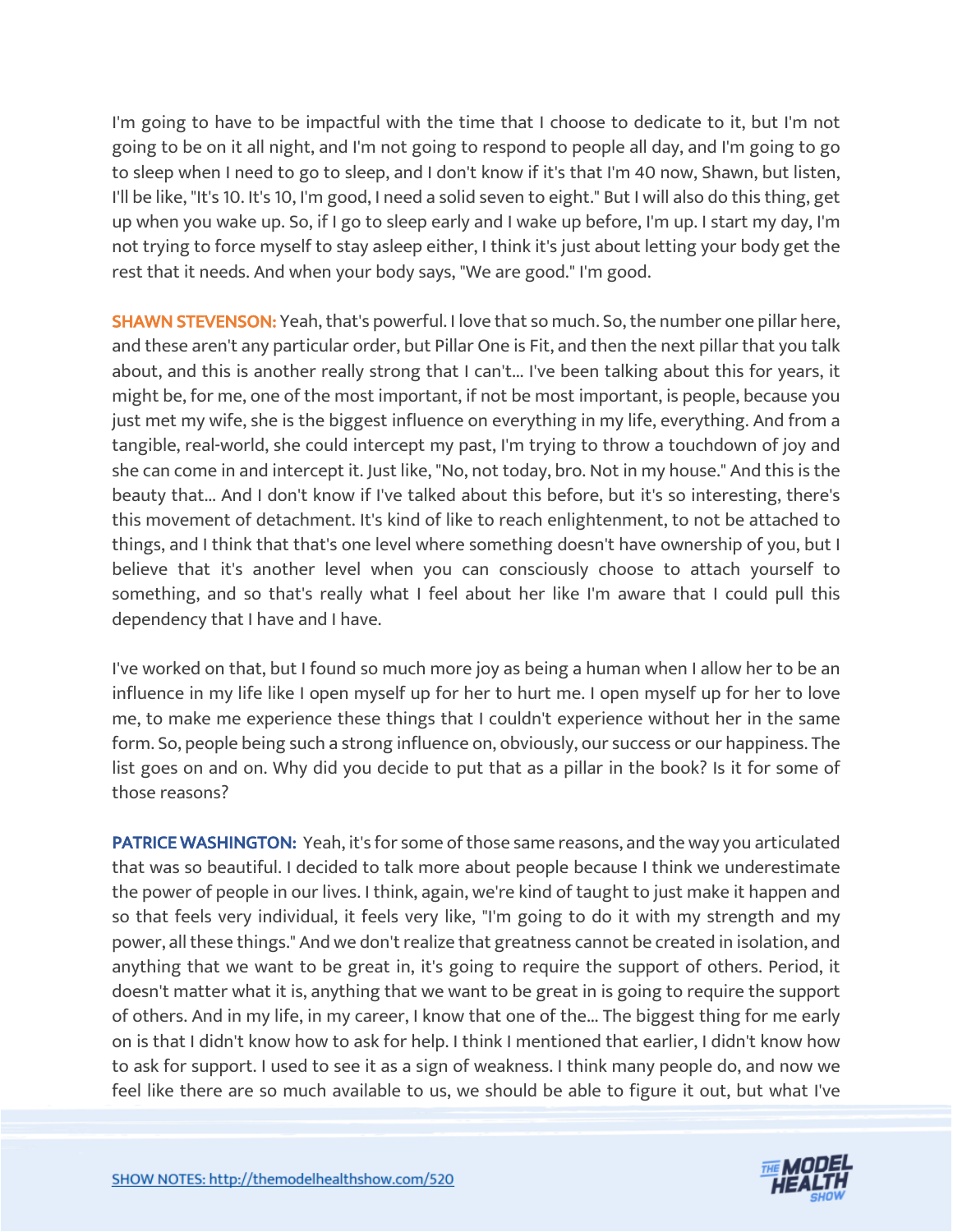learned over the last decade or so is that why do you want to figure it out by yourself when there's so many people around you who can help you shorten that learning curve?

I want to get to things sooner, quicker, faster. I'm not trying to work harder than I have to. You know how to do it? Hey, I'm just going to ask, and I used to be afraid to ask, but I've built that muscle. At the same time, I've also learned to run any answer through that filter of alignment for myself, so that I'm not just taking advice and just immediately applying it because sometimes you have to learn to reject advice that's not in alignment with your assignment. So, although it might have worked well for my mentor, for my coach, for my accountability partner, for my spouse, it still has to make sense for me, and I still have to be in touch, right? In tune enough with myself to make sure that it makes sense, but it doesn't stop me from asking, it doesn't stop me from asking. And everything that I've gotten... Just think about how I'm here now. I couldn't have pitched myself to be on your show, I really couldn't have just pitched myself all cold and been like, "Hey, I wrote this book, I'd really love to be all right.

Because we get pictures all day every day but building a relationship with your wife who I had no idea was your wife, it is just this nice lady that I talk to, right? From time to time, we touch base in the DMs, I had never been to her page, hadn't seen your face at all, I never been to her page, but it was just building relationships, building rapport, and now this person who's book I suggested for a pod club 'cause I wanted to read it and I was like, we're going to read it together, now I'm sitting here with you two years later, that has been my experience over and over and over again. So, when people say, "How did you go from sleeping on your brother's couch when you first moved to Atlanta, this is years ago, 2009, to being on the couch with Dr. Oz or with Steve Harvey, or with this person?" Never a pitch. Never a pitch. Every single thing that has come, has come because of some relationship, and so even when people are like, "How do you make that happen?" If you're doing this, I don't know, 'cause I don't force nothing. I don't have to, I just have to keep showing up, treating people well, not treating people as if they're your ticket to something, 'cause you know we love that, right?

Do you remember when people were like, "Oh my gosh, if I just meet Oprah my whole life is going to change." And their whole marketing plan, business strategy was to meet Oprah, and meanwhile, they neglected all of the people in their sphere of influence, all of the people that they could reach out and touch, they neglected, they didn't respect, "We want more clients, but we don't take care of our current clients, we want more opportunities, but we're not really taking care of the ones we have." Why do you want more of that? So, you can ruin more relationships? So, you can leave a string of people out there that can't stand you? Like what's that for?

SHAWN STEVENSON: Here comes the bridge burner everybody.

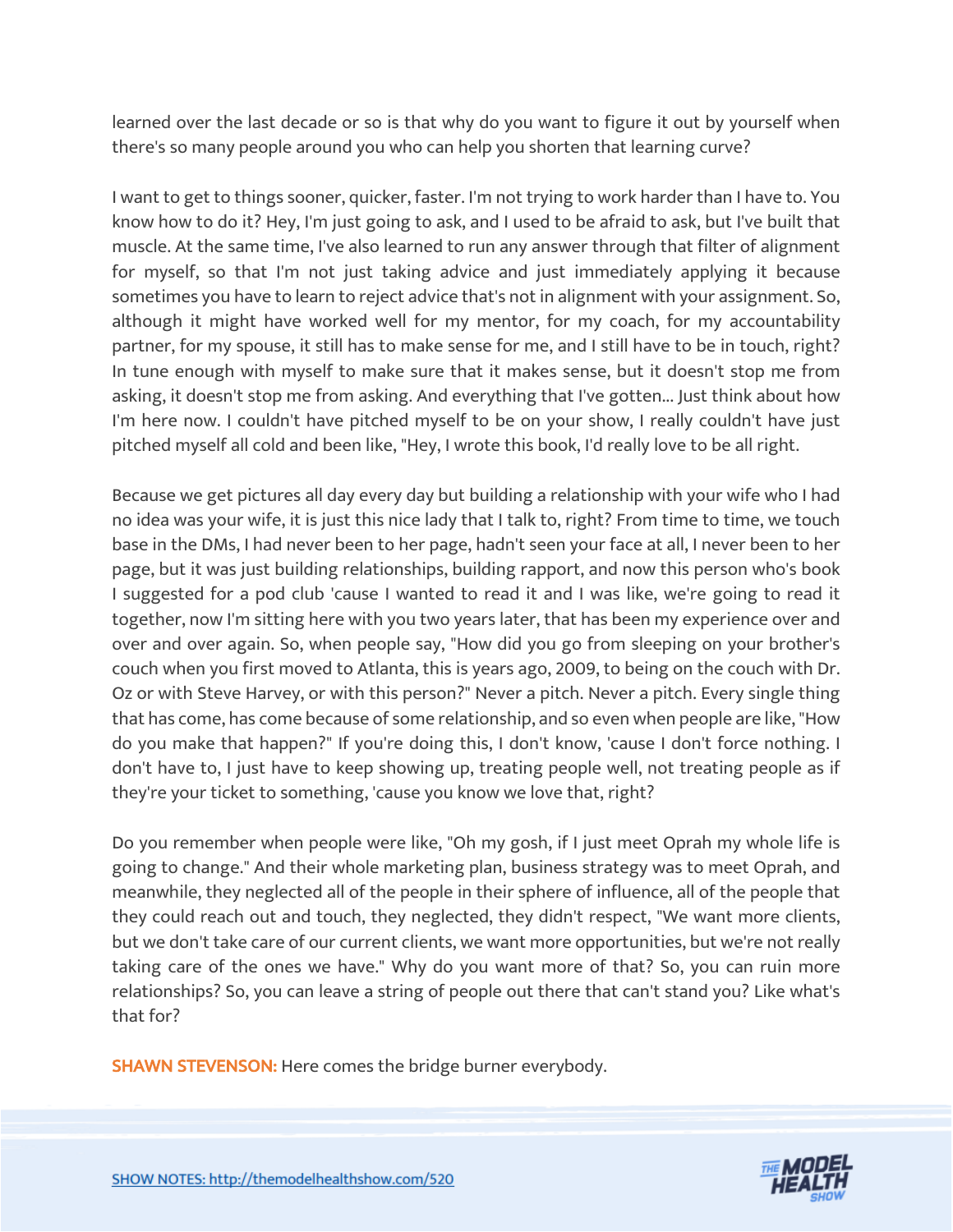PATRICE WASHINGTON: Right, this is the way that I say this, there's always someone watching you who has the power to bless you, but who are they watching you be?

SHAWN STEVENSON: Alright, that's it, we're done. We're done. Now, I've got so many other things, that, that's powerful. I hope everybody really sits with that one too, hit the little back button and play that again. That's so powerful. I want to ask you about this one because with people you talk about... And this is going to seem Captain Obvious, but this is the difference between knowledge and wisdom, are you doing it to surround yourself with the right people? Talk about that.

**PATRICE WASHINGTON:** I think a lot of us have loyalty to relationships that have expired, I think a lot of us romanticize relationships that have run their course, and so we stay loyal to people, whether that be family, friend or foe, we stay loyal to people that really should not have such proximity to us anymore, and so when you don't naturally have support, encouragement, whatever it is that you need, you need to go create it, it's your job to go curate the community that you need, we're not all born into it, some people are best friends with their siblings, wonderful, if you're not, go find your people. And that looks like putting yourself in spaces where people want to speak the same language, whether that's the language of money or healthy relationships, or healthy eating or whatever, go around people who can speak the language that you want to speak, be what you want to be. It's not enough to be like, "My family doesn't support me." Okay, lots of people come from families that don't support them, so what are you doing about it? Then you go, "Have you invested in a coach or mentor?" "I'm not paying people for that." "Okay, well, what do you want?"

"Where are they going to come from?" Because if you don't have it naturally, it's your duty to go and find your people. And I've been finding my people since I was like 19-years-old. I would go to just conferences. My friends were not checking for me back then, I was cool, I could party, I went to University of Southern California. I had a wonderful time, and I would go, "Do you guys want to go to this seminar on stocks and investments?" No response. I had one friend, I went to pick her up, but she didn't even answer the door, so I went by myself, and I met my people. I met people since I was 19 years old that I still know to this day, still Facebook friends with, still have relationships with. I went and found people who could help me get to my next. And the thing is, you don't always know what next is, you're not going to know until you allow yourself to be exposed. So, if it's not in your environment, you have to put yourself in places where you could be exposed to new ideas, new thoughts, new people, new opportunities, it doesn't happen at the house.

**SHAWN STEVENSON:** And speaking of at the house, this gets to the next pillar, which is space, that's another big one. There's so many good nuggets in here with space. One of the things

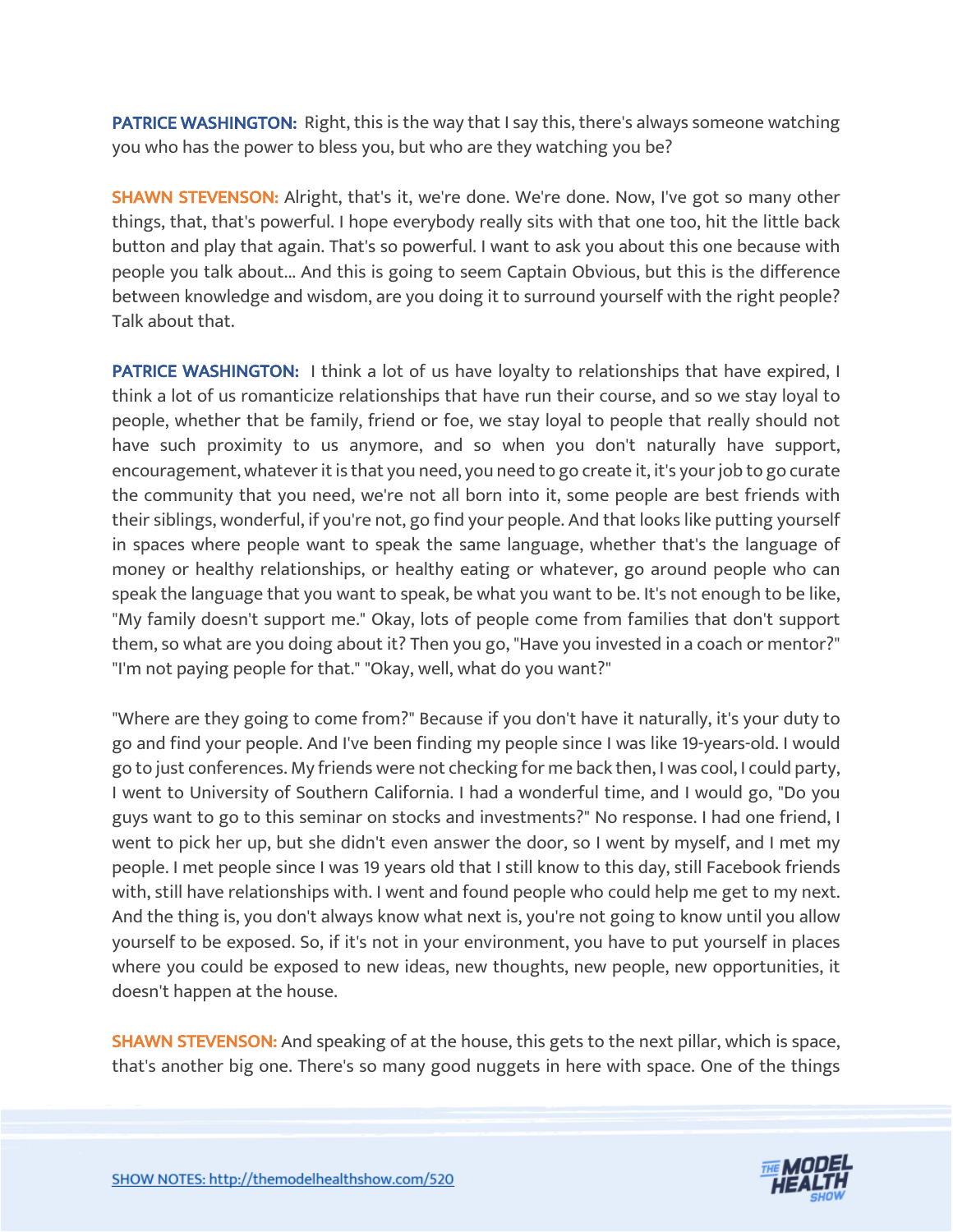you talk about is... I mean, it's just really simple, get it together. So, let's talk about space. What do you mean with this one?

PATRICE WASHINGTON: So, space is about setting up your environment to support you, so we hear all the time, "Time is money." We hear that, right? We don't realize how much time we actually waste because our spaces are not set up to support us, so many of us... I know you moved a couple of years ago, a cross country, I moved across country. People are moving, they are doing all types of things, and what we do is take things with us from season to season that no longer serve us, and we don't realize the impact that has on our energy, we don't realize how it actually drains us, we don't realize how it blocks us from creativity because all of that stuff creates an energy, right? And we think sometimes, I know with my old house in California, but it's beautiful and it's put away neatly, so don't think clutter is like, oh hoarders, 'cause that's where we go to like, "Oh, it must be hoarders, it must be awful." No, it could be neatly packed away, and it can hold and represent trauma in past relationships and past seasons, and all of this stuff that just does not support who you are today or where you want to go and to get it together, you have to be committed to cleaning it out, because clutter is the physical manifestation of chaos in your mind. Clutter is the physical manifestation of chaos in your mind.

And so many of us keep asking ourselves the same questions over and over again, and we're spiraling in these cycles of confusion, you're not confused, the answer is being presented to you, you can't see it, you just can't see it, you can't receive it yet, and so cleaning it up, I say this, any area in your life where you're feeling really stuck, I guarantee if you pay close attention, there is physical clutter associated with, if you feel like you have a block in your creativity, in your career, for example, guaranteed is something in that office that needs to be cleaned up, cleared out. If it's a health and well-being, look at your closet, look at your kitchen cabinets, look at those drawers, you're not clear and free to do what you need to do because you move around, letting your energy be zapped. So, you know when you go to look for something and you can't find it, what do you do? You go, mmm. You do that little thing, that little grunt, that little annoying, uh, your energy is being zapped.

So, by the time you do that all day, every day, 365 days a year, by the time you keep looking for your keys, your phone, all the stuff you misplace all day long, over and over again, that's time that you could have used to start your business, that's time that you could have used to come up with a new marketing idea, that's time that you could have used to plot your way to that promotion, that's time that you could have used to really dive in and learn more about investing or whatever it is, space will block you from creating the wealth that you really desire because it will drain your energy, and we all saw that with this pandemic, when you couldn't go anywhere else and you had to face that laundry that you didn't fold the last two weeks, when you were stuck at home on lockdown and you're like, "I hate it here, I don't really like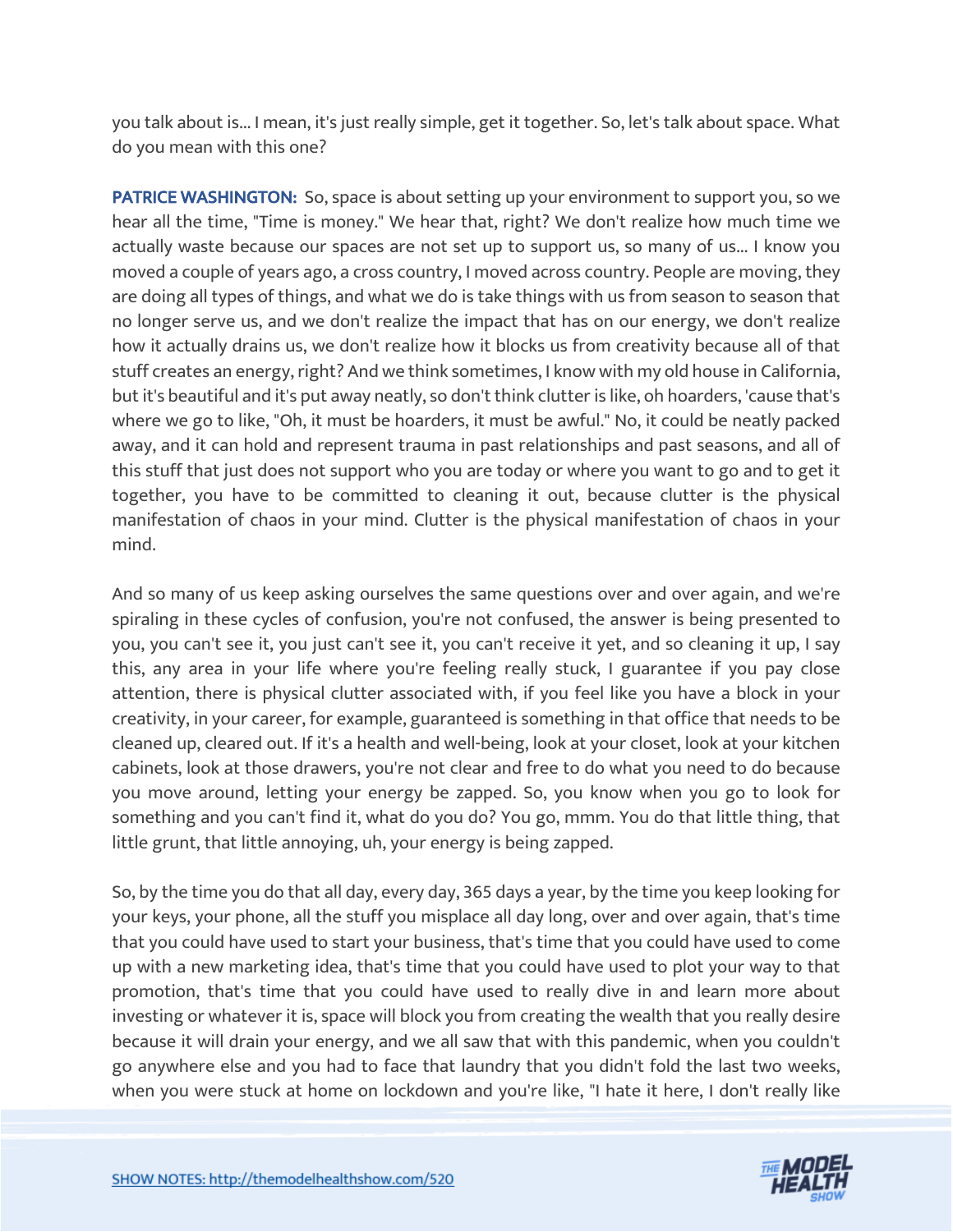this." Then everything started getting sold out, people were painting and changing toilets and remodeling kitchens, I know I did.

People were doing everything because you realize I'm in this house and the energy is not right, and I have to work and live and play and do everything I need to do in this space. Before the pandemic, we ignored it, we didn't pay attention to how much it really drained us, and when we got in that situation, all of a sudden it was like, "Oh my gosh, I have to do something, I have to get on this Zoom call, I better clean up my background. I better add a plant, add something live in here." All of a sudden, we became aware of how much space really impacts us, but it's always had. It's always had an impact. Way more than we give it credit.

SHAWN STEVENSON: Yeah. That's so powerful. A big tenet. So I love this, you have these pillars, and one of the pillars of just being healthy overall has a lot to do with, and it might sound again counterintuitive, being financially healthy, because it's such a stressor for people, it's such a bearing force in our relationships, most relationships or about half are ending due to conflicts over money, and it can also be that striving for it, and then an efficacious manner could be a big stressor on the body, so why not have a level of health in that space, getting past all the stories we tell ourselves, and we're going to talk about this more in a minute, but I'm bringing this up to say that how about, what if... Just allow this question to ponder in your mind, what if creating space for money is one of the first parts of making more money? And so, you talk about in here as well, of creating your money-making space, so that's going to be obviously a physical environment, but my wife was telling me to ask you, because she took this on, again, probably a year ago, she started using this term money Monday. So, let's talk about that.

PATRICE WASHINGTON: Oh, money Mondays is what I do every Monday, 9:00 AM, excuse me, Eastern, with my husband. We get together and we go through all the finances, we look at where we are at with all the accounts, what's coming up, not just finances, but we also just look at the schedule for the week or the next few weeks, who's traveling? What are we going to do with our child? What are we going to do with our dog if we're all gone? Like those types of things, and it relieved all the stress that we used to have when we were trying to have these conversations in passing, and I think for both parties, it's really helpful to do something like this to create the space for those types of conversations, because when we first lost everything in the recession, I remember I would look at my husband sleeping soundly while I was like freaking out about stuff, and I just wanted to choke him in his sleep, I'm not going to lie, I'm not even going to lie, I'm like, "How is he... " And he snored too. And he is comfortable, he is in La-La Land, and we don't have money. Right? Like what in the world? And it's not that he wasn't just as concerned, but we had different styles.

SHAWN STEVENSON: Right, different expressions, yes.

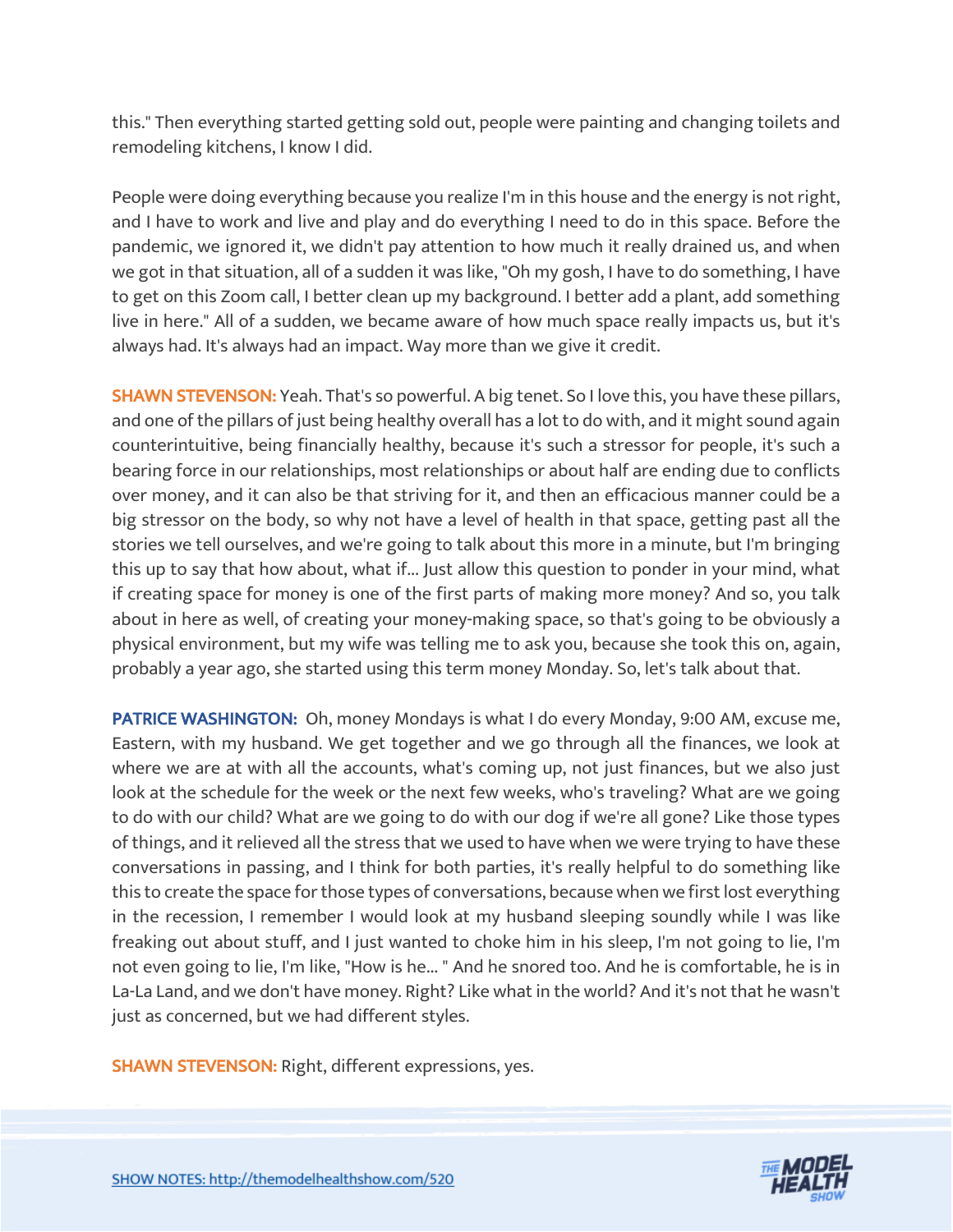PATRICE WASHINGTON: We had different expressions, mine was to be up all night worrying, and his was like, "Well, let it come to me in my sleep. Alright" "Maybe an answer will come to me in my sleep." And so instead of trying to say things in passing, which a lot of us do, it's like, "Hey, don't forget that bill." People have a million things on their mind at any given moment, you can walk away from a conversation right now and forget 80% of what was just said, that just is what it is, there's so many things vying for our attention. So, it's not going to happen naturally. You have to be intentional about creating the space. And the thing about creating that space is you get to determine if it's a safe space, because the thing about communication between, especially significant others, is that we tend to come into it with this idea of my way your way, and of course everyone thinks their way is the right way, no matter how it pans out, where the outcome is, we always think we have the right way, and we have to learn that it's not a matter of my way or your way, first of all, we're in this together. It's us against them. It's not us against us, so what is our way? How do we move about this?

In our family, we also had to remove the gender role type stuff that said, "Oh, men handle finances." But my husband doesn't really like to be all in that. He likes to make money, but how it's disseminated is really more my love, my thing. That's what I love. So instead of trying in the early years, we'd be like, "Well, he's going to do it now, 'cause he's the man." So that put additional pressure on him, and then it stressed me out 'cause I want to be behind him like, "Hey, I don't mean to nag, but I'm going to nag." Right? So, it was a constant thing. And when we just accepted like, "Okay, I'm good at making money." That's his thing, how we plan for retirement and making sure we're properly insured and making sure that we're investing, all those things, that comes naturally to me. So why not just take that, but then make sure that we have this consistent communication, so no one ever feels left in the dark. And that's really important to me. My last book was "Real Money Answers for Every Woman", and a part of what really prompted that for me was the number of women I would meet who would experience the death of a spouse or divorce, or their spouse becoming disabled somehow, and they had no idea what was going on in their finances.

So, pile that on top of the grief that you're already experiencing from one of those three D's, and now you don't have the money you thought you had, you don't have the insurance that you thought you had. You don't really have the access to the money that you thought you have. Now you're just out here after you've given five, 10, 15, 20 years to a relationship, that happens more often than we really, really talk about, and it's devastating. So, if we have this upfront communication where everything is laid down on the table, then people are more aware of what's really happening, and now it doesn't have to add an extra layer of grief and stress and hurt and pain to a time that's already painful.

SHAWN STEVENSON: Just sounds so logical. So logical.

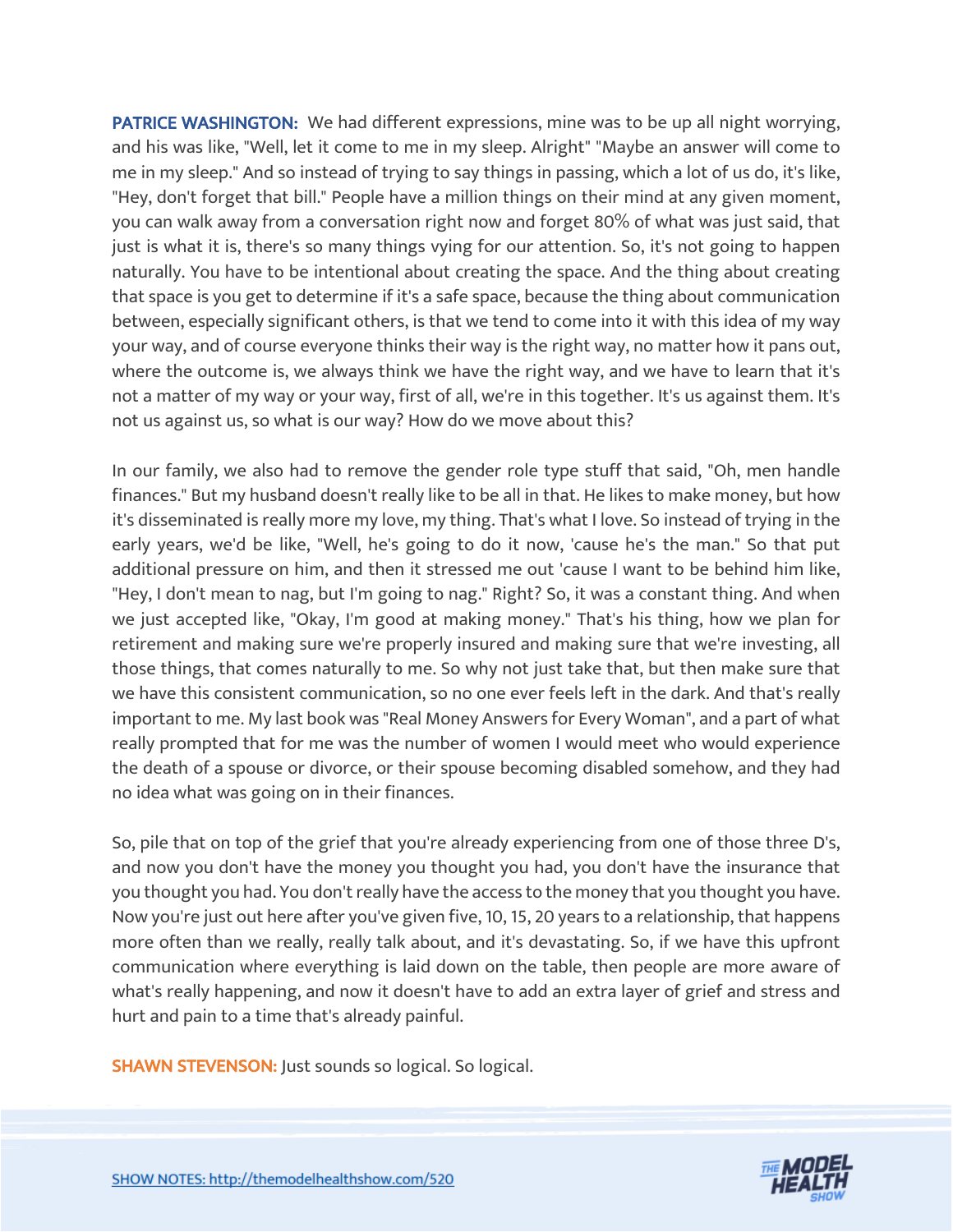PATRICE WASHINGTON: So, we don't do it.

SHAWN STEVENSON: Right. Well, they will, of course.

PATRICE WASHINGTON: They will now.

SHAWN STEVENSON: Yes.

**PATRICE WASHINGTON:** I have a lot of people that are doing it now, though, I do. I have a whole crew of girls that do financial Fridays now with their significant others, and I have a lot of people who are now doing it with their kids, 'cause one thing that I say too, don't shelter your kids from the realities of adulthood, they out here thinking that we're just living, we're just under this roof, no, they need to know what bills look like.

**SHAWN STEVENSON:** These are the things that aren't taught in the "education system."

PATRICE WASHINGTON: Isn't that sad?

**SHAWN STEVENSON:** These are the most important things that kind of govern our life.

PATRICE WASHINGTON: No matter what industry you want to go in, you're going to have to manage your finances.

**SHAWN STEVENSON:** Yeah, they don't teach you how to do that.

#### PATRICE WASHINGTON: No.

**SHAWN STEVENSON:** They don't teach you how to even... You go to school to learn all of these different particular academic skill sets, but not how to actually turn it into something, how do you actually make this sustain your livelihood? But again, this is wonderful to have people like yourself who are out there speaking the language that people can understand and bringing this stuff to life, so it's a gift, so make sure, of course, to pick up Patrice's book for sure, Redefine Wealth For Yourself.

#### PATRICE WASHINGTON: Right.

SHAWN STEVENSON: We've got a quick break coming up, we'll be right back.

Mental performance is more important than ever, and there are specific foods that are proven to enhance our cognitive abilities like few things can. A study published in advanced

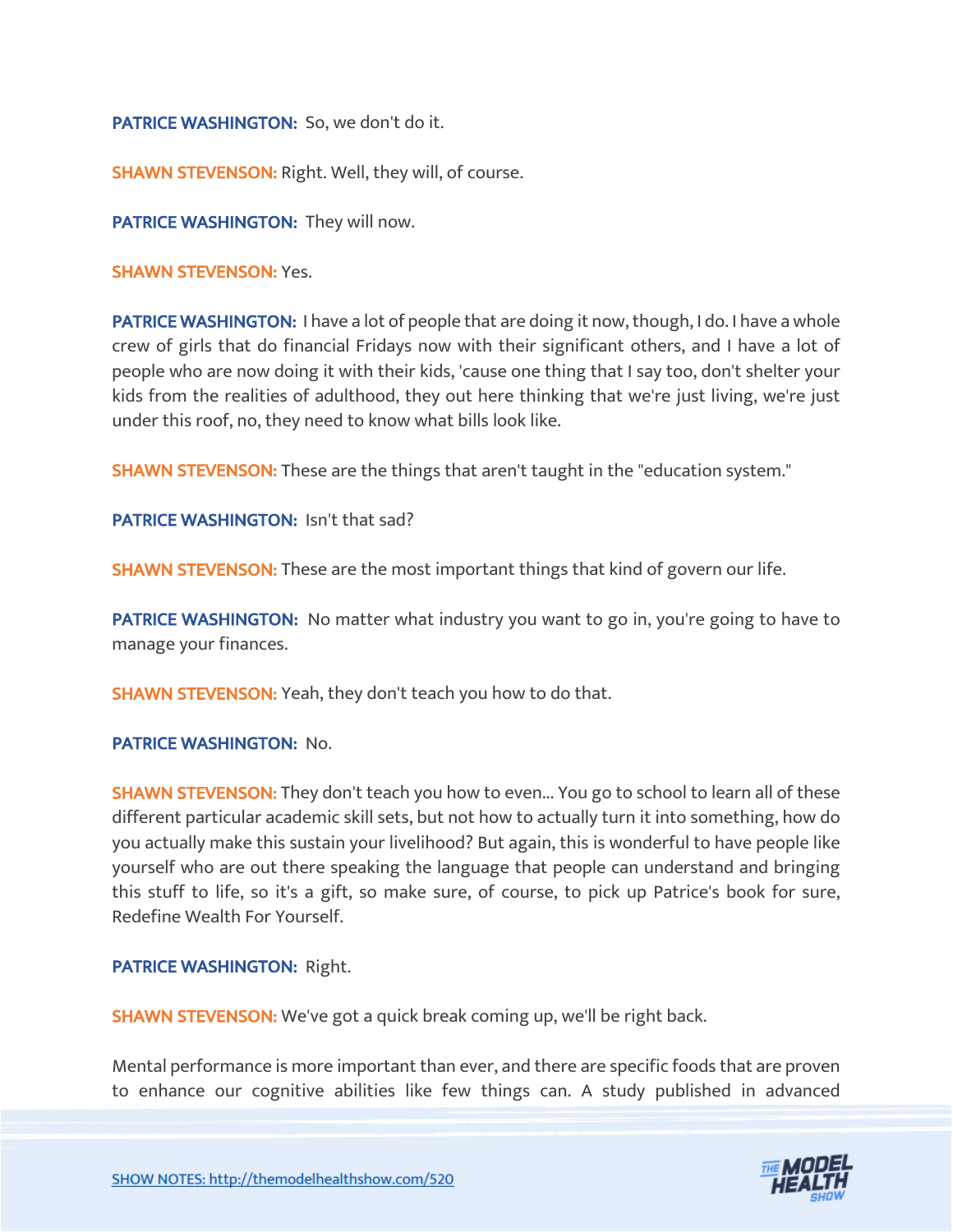biomedical research found that royal jelly has the potential to improve spatial learning, attention and enhance our memory, and to add to that, it was found to be anti-microbial antitumor, and anti-inflammatory. One of the biggest issues we're facing with cognitive decline, with diminishing brain health is neuroinflammation, specifically hypothalamic inflammation, with our hypothalamus being a master regulator of our endocrine system and our nervous system and addressing this helps not just our brain work better, but our body working better as well. Royal jelly has also been found to facilitate the differentiation of all different types of brain cells, and to top it off, researchers in Japan discovered that royal jelly has the power to stimulate neurogenesis in the hippocampus. This is the memory center of the brain, very few things ever discovered have been found to be able to do this, this is the power of royal jelly. Royal jelly has been prized for centuries for all of its metabolic and cognitive benefits. But this is just one of the most remarkable superfoods for the brain.

Another one of my favorite things is bacopa, a randomized double-blind placebo-controlled human trial, the gold standard of clinical testing published in 2016 found that after just six weeks of use, bacopa significantly improved speed of visual information processing, learning rate, memory consolidation, and even decreased anxiety in study participants. Now, I've got both of these powerful superfoods together, the one of my all-time favorite neotropics, and it's called B.Smart from the incredible folks at Beekeepers Naturals, they're dedicated to sustainable bee-keeping, that's where this amazing royal jelly comes from, to deliver the cleanest most bioavailable forms of bee products, and they're committed to third-party testing for over 70 pesticide residues commonly found in bee products, with some of the most pervasive offenders being things like DDT, that's again, commonly found in bee products.

They also test for a wide variety of other things commonly found in bee products that a lot of folks don't know about, like heavy metals like arsenic and lead, and also testing for E Coli and salmonella and things that you do not want coming through with the incredible bee products that we're trying to get and get the value from, We don't want toxins and poisons coming along with those things, so I'm a huge fan of beekeepers naturals and my favorite thing, my favorite neutrophil is "B.Smart" from beekeepers naturals, go to beekeepersnaturals.com for 15% off to "B.Smart" and all of their other incredible products, you've got to check out their superfood honey as well, it's amazing. Go to B-E-E-K-E-E-P-E-R-SNaturals.com/model, again, you get 15% off all of their incredible products, "B.Smart" is a must-have for mental performance, pop over there, check them out. Beekeepersnaturals.com/model. Now, back to the show. So, I want to ask you about, and I want to ask you about all the things if we could just touch on these pillars, and of course, you go much more in-depth in the book itself, but after space we have faith, and one of the things that jumped out for me in this particular section of the book, is The statement Stand for something or fall for anything. I think that really speaks to life, not right now, period. So, let's talk about that.

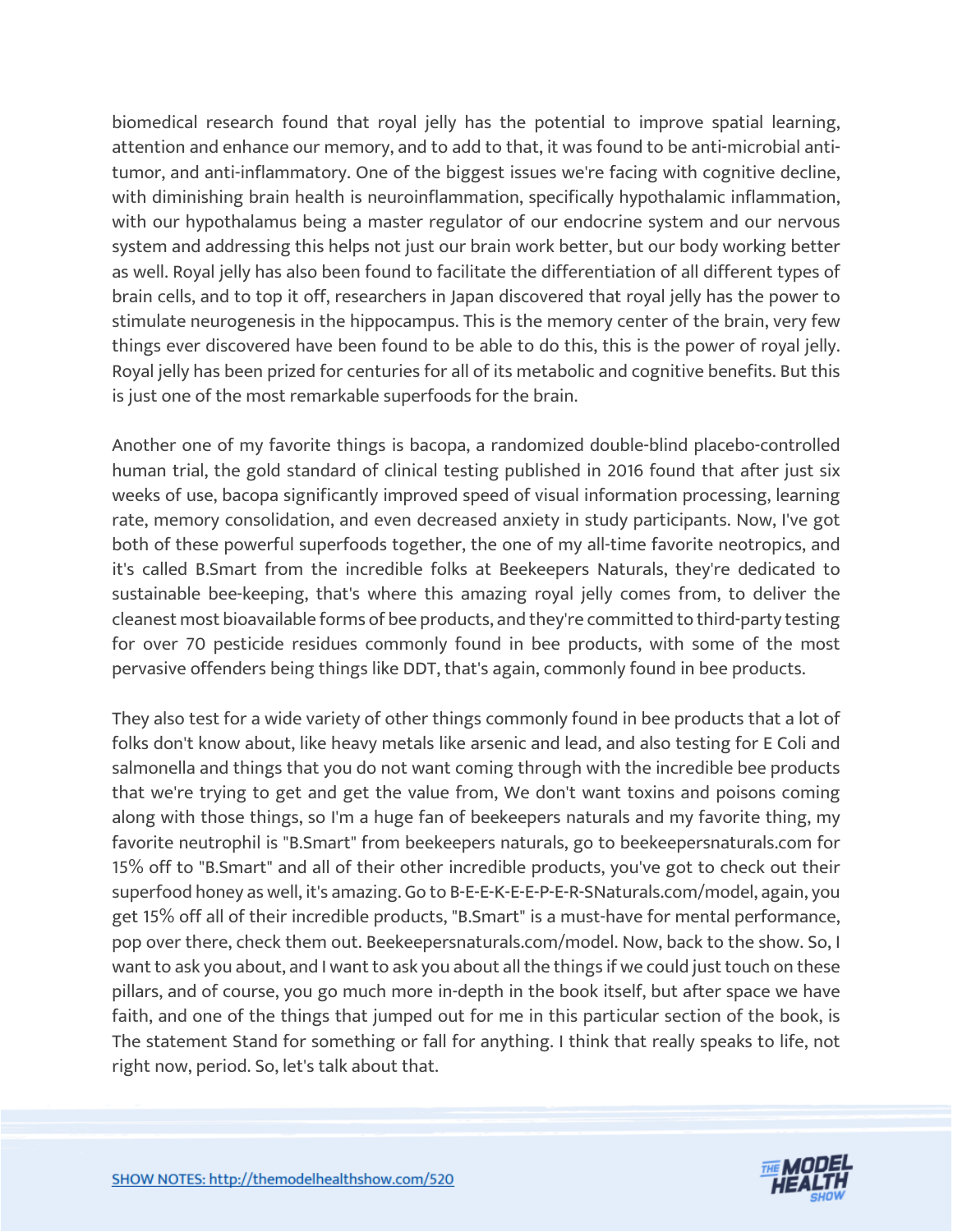PATRICE WASHINGTON: So, the faith pillar is about believing in something greater, and the thing I always tell folks is, I really don't care what you believe, right? It's not about trying to convert you to believe what I believe, but I do believe you should believe in something because life is going to happen. It's not a matter of if it's when. And I think far too often, we wait until we're in crisis to determine what we believe, right? So now you have the additional stress of like, well, how am I going to navigate this, or what are my beliefs? It's like if you are already practicing it, then when life came, you would just fall into the practice, but we say we believe things and then we don't make time for it in our schedule, well, do you really? You have to actively be practicing this stuff because greatness requires you to expect resistance, it's coming, it's coming. So, when you have your routine and your rituals and your habits associated with your faith practice already together, and I don't care if your thing is, I believe in the earth and I believe... Okay, well, are you making time to go to the park?

Are you making time to hike, are you making time to do whatever it is you say you believe will ground you regularly? Because we can't get by on, I call it spiritual malnutrition, you're malnourished. So now everything that comes your way in life, you fall in for anything and everything, because as soon as something happens, you're crumbling, you're falling apart, you're retreating, you back in the bed, and I'm not talking about people who have actual mental, like mental illness, that's different, but there's a lot of people... Your able body, everything should not be taking you out in this way, you are creating these scenarios and magnifying them instead of magnifying what you say you believe, if you magnify what you say you believe, everything could not take you out the way that it does. I don't feel that I'm particularly special or super strong, but I do feel like I have a level of resilience because my faith has taught me that nothing happens to me, it happens for me, so I've learned to fight for the lesson or the blessing no matter what it is. So even at one of the hardest times, I sat with, Okay, what am I supposed to learn? That may be the wrong thing.

There might be a therapist out there like, well, that's not how you do... That's how I've been able to make it this far. So, no matter what it is, I literally, I'm like, Okay, what am I supposed to learn? And sometimes I realize there's not some big, huge lesson, it could be very small, but one thing can change everything, and so even if a really negative time in my life comes and it teaches me that one thing, I choose to be grateful. It's a choice, it's a choice. And we don't realize that we have the power to choose. And so that's why I see faith is like a big piece of this because I think a lot of people give up too soon. They are so close to what they say they want, they're so close to the vision on their heart, they're so close and then something happens and they are so destroyed by it, but the same thing could have happened to someone else and they were able to move through, and oftentimes, I find it's somewhere between that fit and that faith pillar, that makes the difference in people being able to move through.

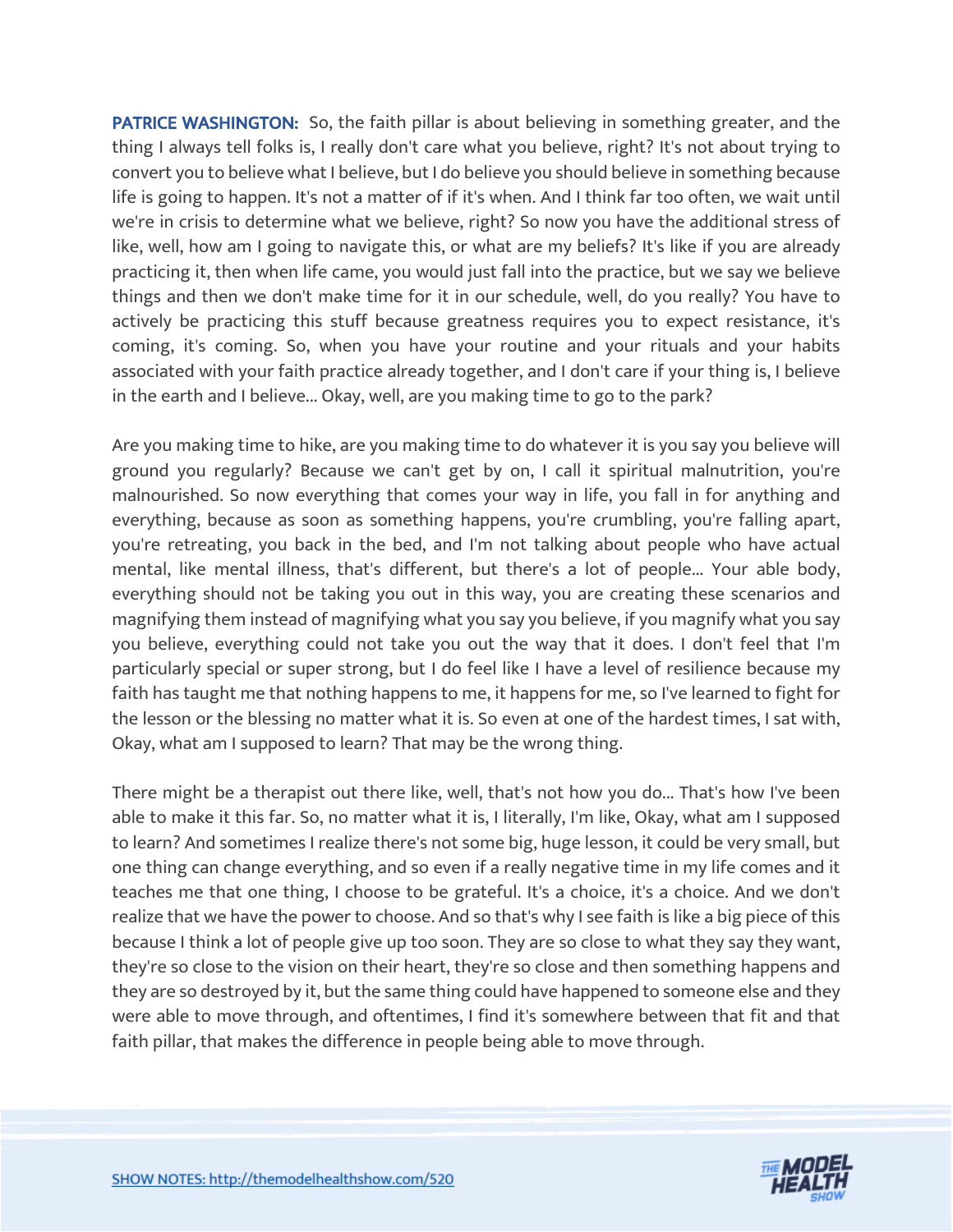SHAWN STEVENSON: Listen, listen, that's so powerful. That's so powerful. And I just want to read to rate this point that you just said it, you get to choose, you get to choose your perception of the situation, but if you have that faith set, the system is already there online, like you mentioned, so you're not just falling into it. The next pillar, again, we just dabble in, it is a little dabble into this incredible... It's an overall incredible message because you said at the very beginning, well, it's in the word, well-being is if we look at the root of it, and now to really flip that switch in our minds because we just think it's just about money because of our culture, and we're going to get to that, that's actually the final pillar we'll touch on, but I just want to touch on this part because this is usually the vehicle that we think about as far as making money, which is work, so let's dabble a little bit in why work is a pillar here.

**PATRICE WASHINGTON:** Work is a pillar because I believe you should live your life's purpose. So, one of the things, I'm not sure if you know that I'm fascinated with financial psychology, so I'm Certified in Financial Psychology. And almost at the end of an MBA in behavioral finance. And so, one of the things that I knew well before I even entered my program, when I was working with people one-on-one all the time, here in Atlanta is a financial management consultant, was that people would often mismanage your finances, not because they didn't understand how to use a budget, they mismanaged their finances because they were unfulfilled, and that un-fulfillment kept creating a void. And the void is how they would try to... Well, how they would fill the void is with stuff, so they would be buying people or things or experiences, but they kept trying to buy stuff to fill the void, but the truth is, you buying stuff to fill the void every other night or on the weekend, does not take the place of what you do more than anything else, which are waking hours, they in and day out, more of us spend more time working than doing anything else.

And if you are in a space where you're not operating in your gifting, where you're not able to do the thing that you naturally were born to do, it's being suppressed and not because you don't recognize it, many of us kind of know we have a gift, right? But it was dim down by someone else, someone in your childhood could have said, hey, you talk too much, and even though your gift is in speaking now, you have learned to silence your voice, so you're in a space where you're doing something that doesn't allow you to operate in your gift. And the only thing that you can do now is, well, I'm going to get a bigger house to show people that I made it. I'm going to get the next version of this car, so people know I'm good, I'm going to pay for pooky in them, all the friends and family that get into a gym, I'm going to be their savior, so they know that I got it all because you're just not really using your voice in the way that you should. And then there are some people who are using their gifts, but they're using it in the wrong ministry, you got the right gift in the wrong industry, and now it's making you question the gift, and so you're questioning.

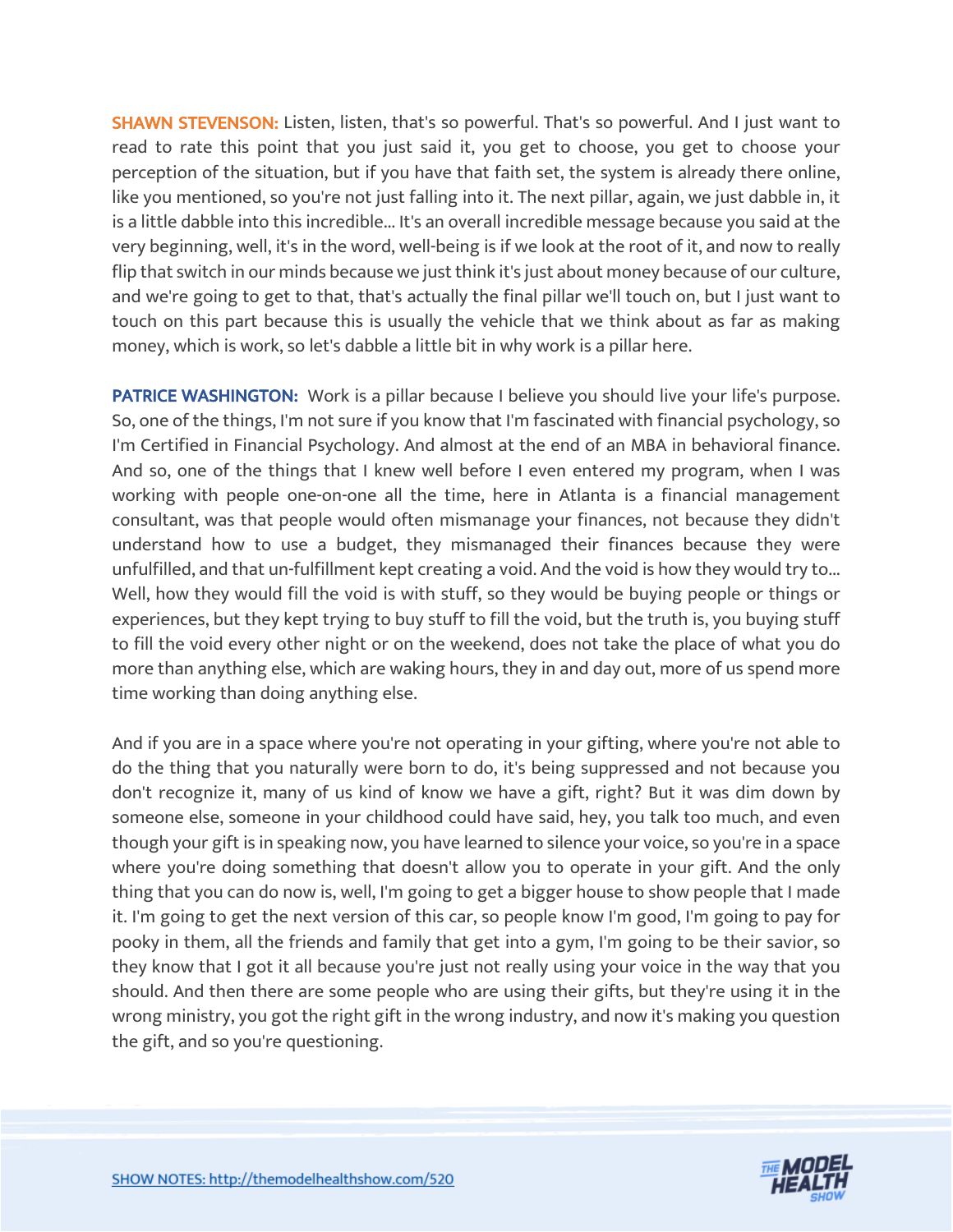And the only way many of us have learned to soothe ourselves is with using our money to buy stuff, using our money to show, oh, look at me. I'm good, I'm good. It's really showing, You're not good, but you're like, I'm good, I'm good. It's like a protective layer almost. And so why is the work pillar there? Because I want to encourage people to live their life's purpose, I want to encourage people to understand that there is no greater joy than the fulfillment you feel when you're doing work you know you were purposed to do, when you're able to operate in your gifts effortlessly. And you see it being a blessing to other people because it doesn't matter about passion. Let me just say this Shawn, I don't know if you read this part yet, but one thing I know, passion is not enough. So, we hear, oh follow your passion, and the money will come. That's a lie from the pits of hell, there's no money coming just because you're passionate about something, just because it energizes you and pumps you up and excites you, a lot of people are passionate about things, they're not proficient in, you're passionate about something you weren't called to do.

So, you can have your passion on Saturday, but you better get passionate about what you're actually gifted in, 'cause when you can get passionate about something you're already gifted in, and then you have education and some type of experience that layers on top of that...

SHAWN STEVENSON: It's going to be hard to be.

PATRICE WASHINGTON: Yeah, 'cause you can quit jobs, you can't quite a calling when you get passionate about your gift, you start to get called in certain directions, that's why it doesn't feel like you're forcing, you're pushing, you're manipulating. I don't have to ask me; I just show up. I literally just show up. There's no script. There's not a whole bunch of notes. There's no points anywhere. I don't sound the same on every single interview, because this is in me. This is who I am, right? If this were suppressed, do you know all the stuff I'd be trying to buy somewhere? Right? But that's what we do. And that's why with all of these pillars, I lay them out the way that I do, so people understand your issue is not with a budget, there are a million different types of budgets that will fit your lifestyle, your personality, your vibe, it's not a onesize-fits-all thing. The questions that I get, well, which savings account should I choose? Anyone that you're going to be consistent saving in, don't matter to me. That doesn't matter, right? Everything you need to know about money, big mama told you, like people back in that they already told you.

The reason that you don't have the capacity to receive it is because your mind is blocked and cluttered with all of the other pillars, there's no way for you to focus on what you already know to do when you're in a place that makes you show up every day talking about, they try me today. Somebody going to get it. If you show up to work like that every day, it doesn't matter what I tell you to do with your finances, you don't have the capacity to receive it yet, if your relationships are in a shambles, we can say anything, right? You don't have the capacity to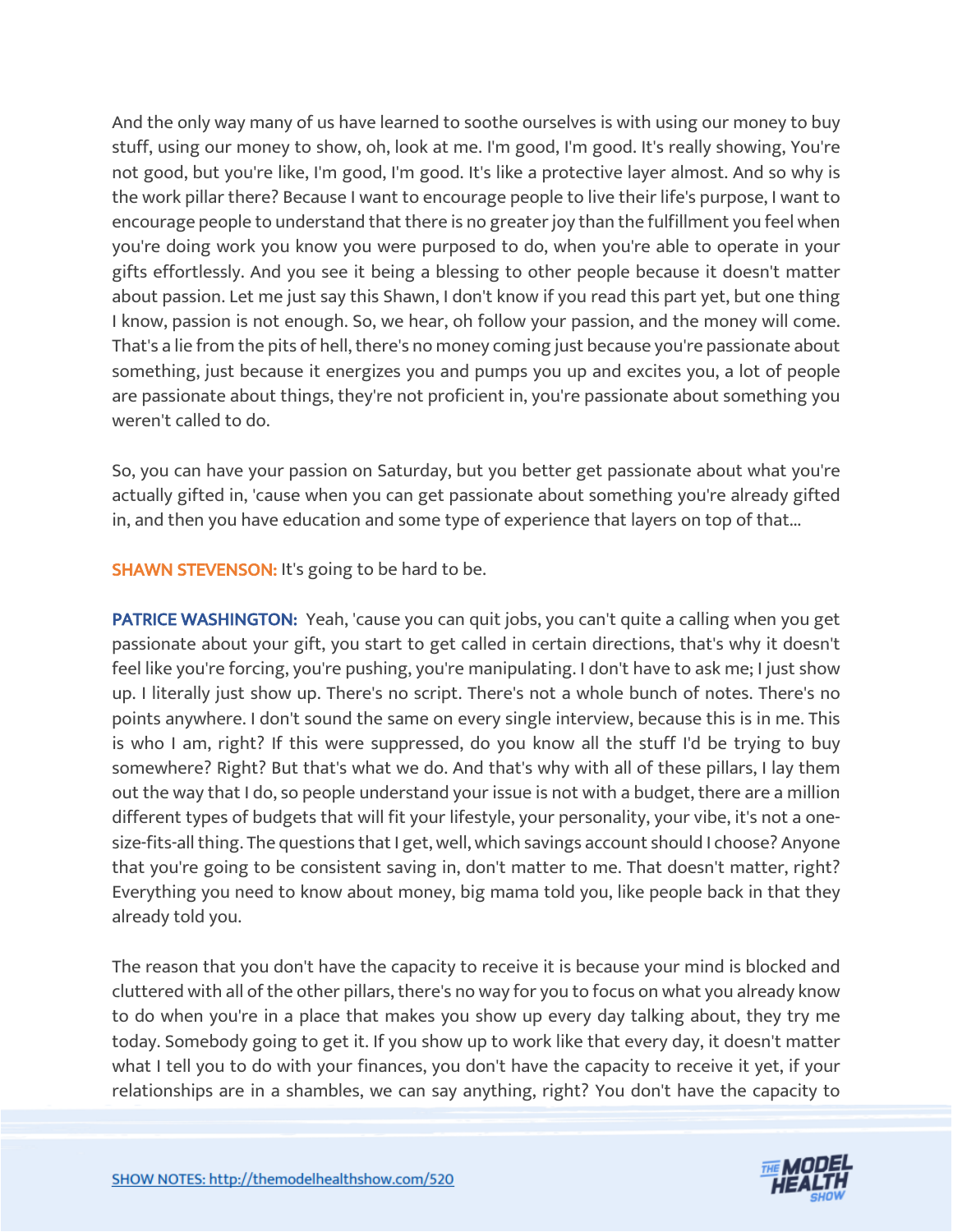receive what we're saying yet, mentally and physically out of shape, it doesn't matter what we say about what you should be doing with money, you don't have the capacity to receive it yet, and the sooner people understand that you don't have to be real with yourself and be honest, and choose one of these pillars to get started with, 'cause one is in a shambles no matter who you are, right? And this is always a lesson, I'm not a 10 in every pillar. Just because I have a certain level of awareness in certain seasons, some things are eight, certain seasons there are six, there are four, and I have to like, hey come on girl, but having the awareness allows me to see where my attention needs to go.

We put our attention on the wrong stuff, and what does that look like? Chasing money, we put our attention on, oh, I just need a new job, Oh, I just need to move, Oh, I just need to insert all of the things that we use, you keep making it about that, but you keep taking you to all of those experiences in those places, nothing's going to change until we do.

SHAWN STEVENSON: Yeah. Wow. Well, this leads us to our final pillar here, and again, you go much more in-depth in this category as well, breaking down gifts, purpose, calling, but we'll dabble, I'm going to dabble a little bit in the Money pillar, and you actually are leading in here, and I'm going to share a quote from this that I really loved, it says "Every change in your life starts with a shift in mindset, a new way of thinking that allows you to make better decisions and see your goals through to completion" and the reason this stands out so much for me is that the truth in it. It's so simple, but it's true. We might want to make more money, we might try and like just tell me which savings account to get, tell me what things to invest in, but truly wealth, as far as that financial component of wealth, it still begins with the way that you think.

PATRICE WASHINGTON: Mm-hmm, Mm-hmm. One of my mentors, Dr. Dennis Kimbro, he wrote a book called "Wealth is a choice" and that's that mindset piece, it's remembering this is a choice, many of us don't choose wealth because of programming, we didn't see it, we didn't experience Financial wealth, possibly, some people actually experience financial wealth, but there was so much negativity attached to it that they actually rejected, right? No matter what side of the spectrum you're on, a lot of us have created these ideas of what it means to be rich or wealthy or successful, and that's the lens that we operate from. So, if you believe it takes money to make money, and you don't come from a background with money, you're going to make the journey harder than it probably has to be because you are already in that struggle... Mentality, right? So, we come at that from, nobody wants to help me, I hear this, our family members this way, nobody wants to help me. Nobody wants to support me. That's not true. But you don't even have the capacity to receive support yet 'cause you haven't shifted your mind to say, Yeah, I'm ready to receive my financial dream team, I'm ready for that.

Some people think, oh, I can only start talking to a financial advisor or get support or get life insurance, or whatever those things are, once I make six figures or once I hit a certain dollar

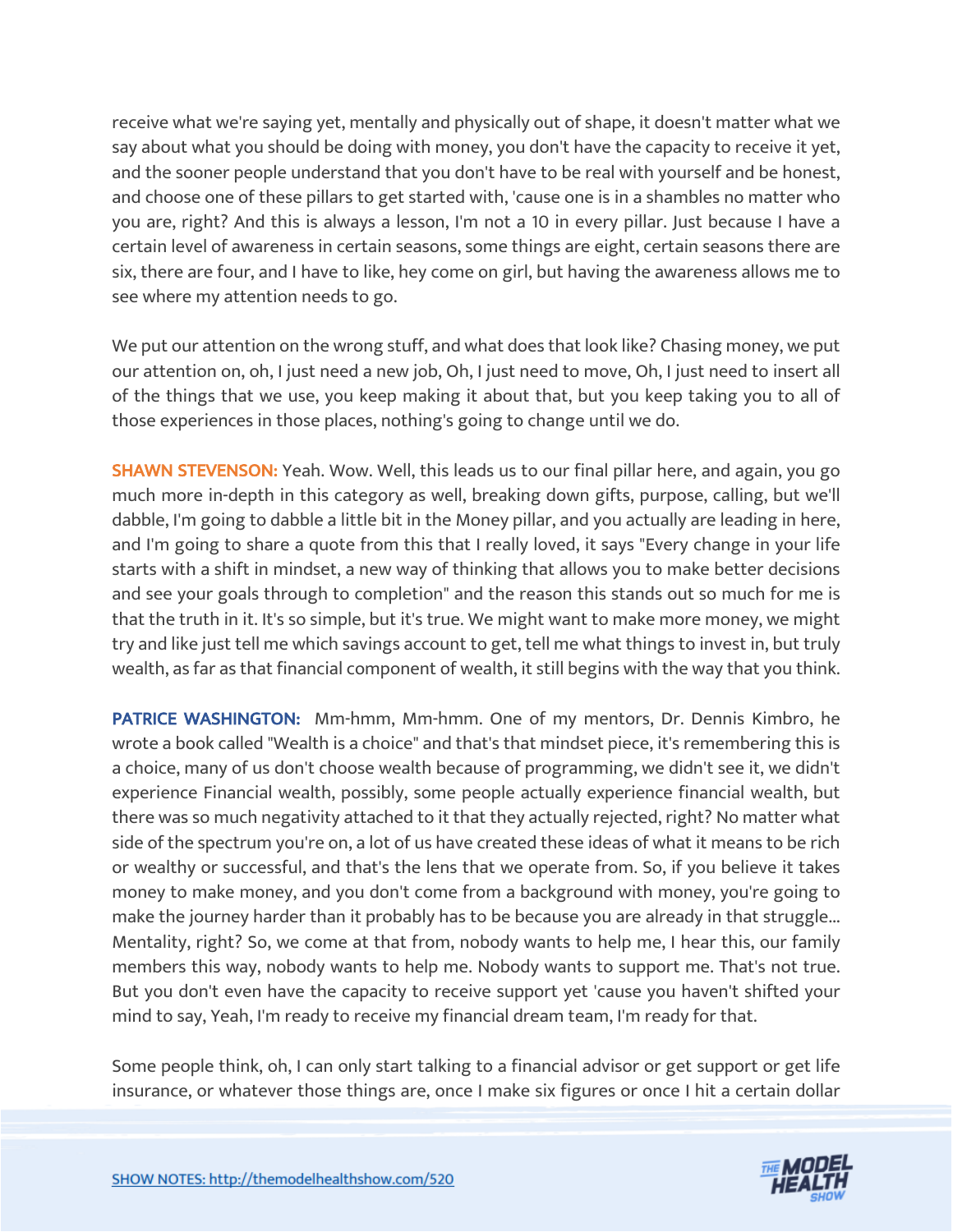amount, which you don't realize, it's who you are with a \$100, it's who you won't be with \$100,000.

SHAWN STEVENSON: Play that, I'll repeat that. Yeah. Yeah.

**PATRICE WASHINGTON:** You can be the same, more money doesn't all of a sudden make you more financially astute, it's a muscle that you build, it's a muscle that you build, so when you start to treat yourself like the CEO of your life, like, I run this and when I'm running this, I need to be aware financially of was going on, I don't care if your life right now is \$20,000 a year, you got to treat yourself like I'm big business, as one of the coaches in my program says, We're big business, you got to treat yourself like Okay, 20,000... How would a CEO manage \$20,000? Where are we allocating resources to, what are we going to be responsible for, do we need someone to take a look at this and give us some support? You don't all of a sudden start doing that when you hit two million. No, that's a muscle that has to be built, and if you all of a sudden start doing that, more than likely, you're going to trust the wrong people, 'cause you're not even in a position to ask better questions yet, you didn't have to ask questions when you have less money, you think your question is going to be better when you have more money? No. So you got to start where you are with what you have.

I have this story about picking up change, right? I pick up change everywhere, I don't care if I'm dressed to the nines and a ball gown, makeup is flawless. If I see change on the ground, I'm going to stop and do a polite bin and I'm going to pick it up because I learned to see even change on the ground is opportunity. It's taught me a lot about how I view money because I used to be a person that will walk over change all the time like You know how we're. Oh, Penny, too good for that. And DeVon Franklin, who you may know, Hollywood producer, he actually was a senior at USC when I came in as a freshman, and he was a speaker back then, and he did this exercise where he put \$20 on the ground and said, who wants to get it? It was all the freshmen, everybody sat there, me included, we were like, is this a joke or is this... And he just did there, and it felt like forever minutes went by and finally, someone went up there and picked it up and reluctantly went back to their seat like this is a joke, and he was like, why didn't the rest of you, is 400 or 500 people? Why didn't you guys get up and get it? And that just taught me such a big lesson 'cause I was closer to that 20 than the girl who came to get it, and I was like, I will never just allow an opportunity to pass me by like that again, ever.

And then I started doing that with pennies, dimes, nickels, people could be talking to me, and I made a conversation been down, and they're like, Oh my gosh, you're always picking up change. Yeah, because I realized the reason that I didn't go get the 20 is because I was afraid of what other people would think. I was afraid. And so, we walk over money all the time, and then we complain about not having enough money, but you just walked over a penny, you walked over a nickel, you walked over a dime, you walked over a dollar, because What? You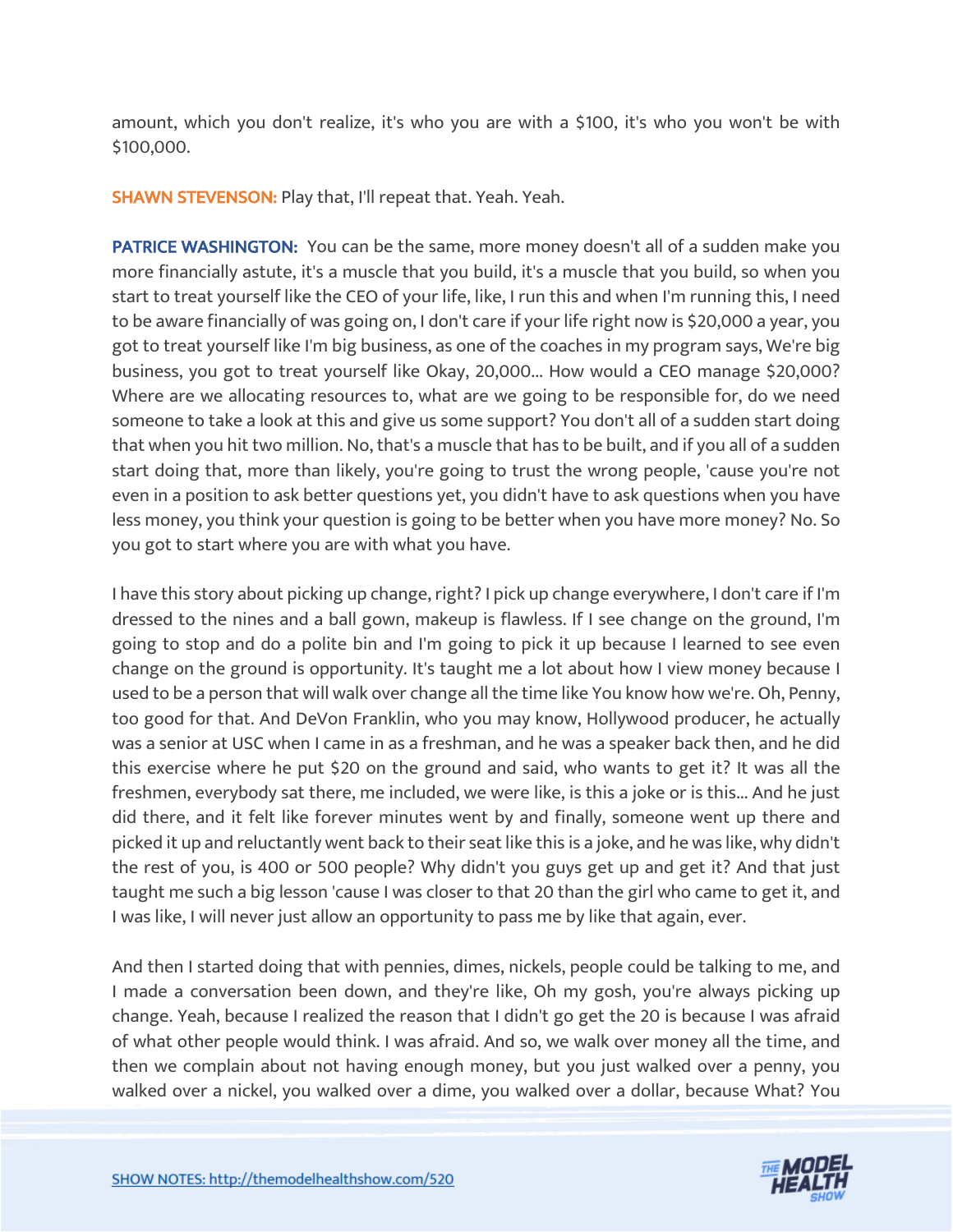thought you were too good? Or were you afraid? Did you not want people to see you doing that? How does that show up in other parts of your life? When it's time to go for the razor promotion, do you not go 'cause you don't want your co-workers to say anything? Oh, I don't want to look thirsty. I don't want to look like I need it. We got all these conversations going on in our head, and so since the time I was about 18 or 19, I started picking up change, and it taught me to have a greater respect for money and the opportunities that present themselves in my life because I realized the universe doesn't care about denomination, it's the discipline and determination to go get what you say you want.

So, no, I don't chase deals and I don't chase a bunch of other opportunities, I still to this day, I pick up change in a heartbeat, but then I can open my email, and someone say, Hey, we'd love for you to be our partner for this thing. Oh, it pays. Insert nice dollar amount. Blah, blah, blah. Yeah, 'cause I've already talked. The universe I'm worthy of. I'm not afraid. I want all the smoke, give me all the opportunities. Anything that aligns with what I'm called to do, I'm here for it. Right? That's a great money lesson. That has nothing to do with the budget. And those are the types of things that I talk about in the book.

SHAWN STEVENSON: Yes, you do. So good, so powerful. And you also talk about mastering the basics, all the things that we tend to think about as far as money is concerned. But you really get to the real stuff, and so, you let everybody know where to pick up your book and also where they can just follow you, get connected. Give more into your universe.

PATRICE WASHINGTON: Yes, well, all things Patrice Washington are at PatriceWashington.com. And my favorite place to play though, if you're really going to get to me is Instagram. That's how I met your lovely wife. On Instagram, I'm seewisdompcw. But if you go to PatriceWashington.com, I actually have this download, it's the truth about wealth where you can actually go through the Pillars again and get a quick assessment to help you figure out which pillar you might want to start with.

SHAWN STEVENSON: Yes, and so, of course, redefined wealth for yourself. You can pick that up everywhere books are sold, and I appreciate you so much, Truly, thank you for venturing into the wild to get here today, and you know the pleasant surprise, my wife getting here really at that synchronous time, you guys being dressed the same. It's really freaky 'cause it's like literally the jacket, the jean jacket, if people now are watching the video, that my wife had on, she's worn that one other time, I've been with her for, I don't know, how many years? 17 years. She's only wore a jean Jacket like that one other time and today, and both you guys have the black underneath and the gold and yeah, it's meant to be. So, a little wink from the universe. But truly, thank you so much for sharing your wisdom with all of us.

PATRICE WASHINGTON: Thank you for having me, this was great.